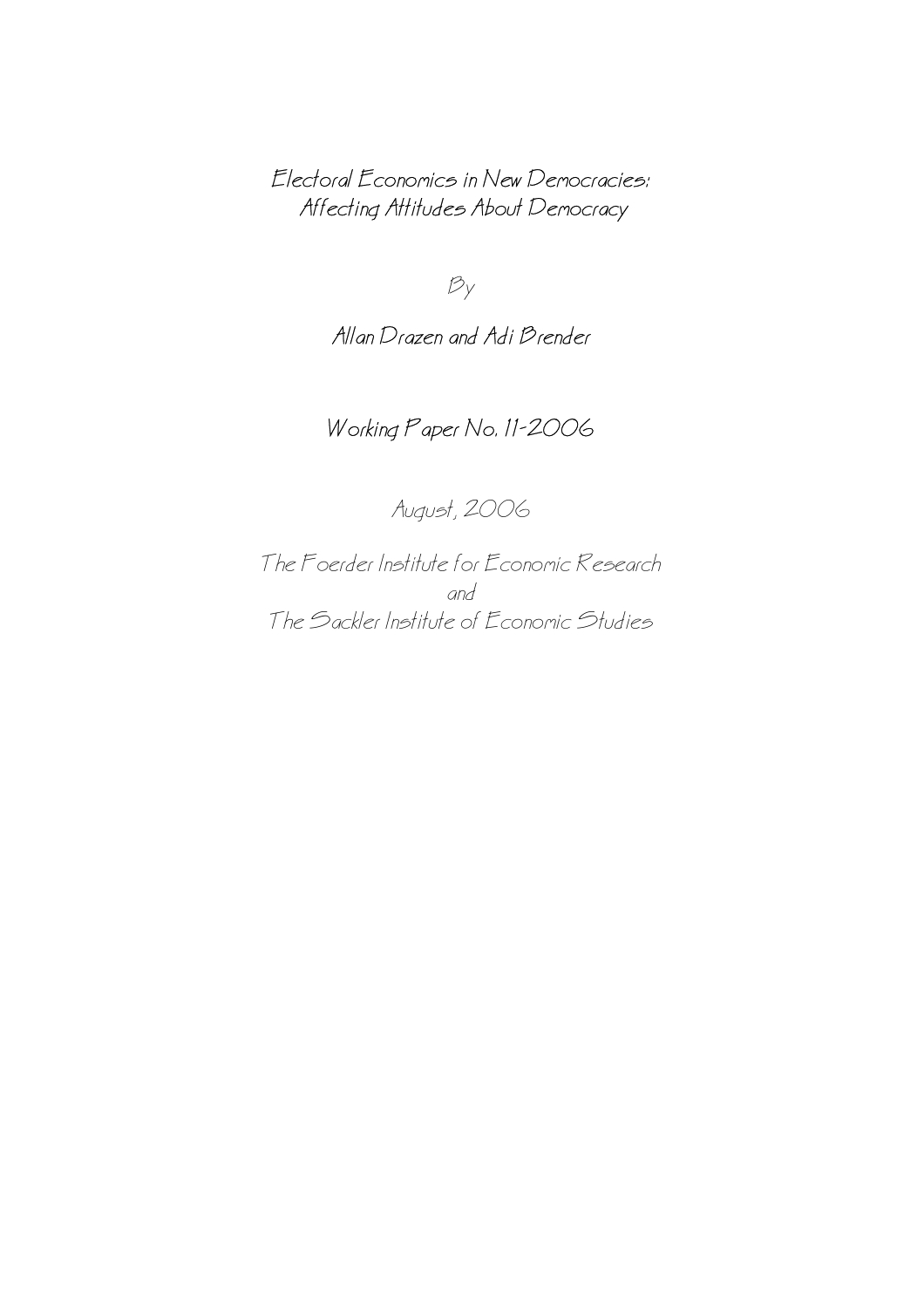## Electoral Economics in New Democracies:

## Affecting Attitudes About Democracy

Adi Brender<sup>∗</sup> Allan Drazen†

July 2006

#### Abstract

Recent research finds that political budget cycles are predominantly a phenomenon of new democracies, but also indicates that even in these countries higher deficits in election years do not help incumbents to get reelected. We suggest that the higher election year deficits in recently democraticized countries may reflect the response of democratic leaders to the public's uncertainty about the value of democracy, as indicated by our findings from the World Values Survey. We present a model in which voters form beliefs about the efficacy of democracy on the basis of economic outcomes. To force a reversion to a non-democratic regime, anti-democratic elites must gain sufficient support from the citizenry. This leads government to increase expenditures and deficits before elections —when new democracies are particularly fragile - in the attempt to convince voters that "democracy works", with these expenditures going primarily to citizens rather than elites. Data on the composition of election year expenditure increases in new democracies are broadly consistent with the suggested pattern. The focus on citizens rather than elites, and the implications of the necessity of "buying off" citizens rather than elites to prevent a successful coup or similar measure contrasts with some of the recent literature on democratic consolidation.

JEL classification: D72, E62, D78

Keywords: democratic consolidation, fragility, fiscal policy

<sup>∗</sup>Bank of Israel. Email: adib@bankisrael.gov.il

<sup>†</sup>University of Maryland, Tel Aviv University, NBER, and CEPR. I wish to thank the Foerder Institute for Economic Research, Tel-Aviv University for financial support. Part of this paper was written while visiting the research department of the Bank of Israel, whose hospitality is gratefully acknowledged. Email: drazen@econ.umd.edu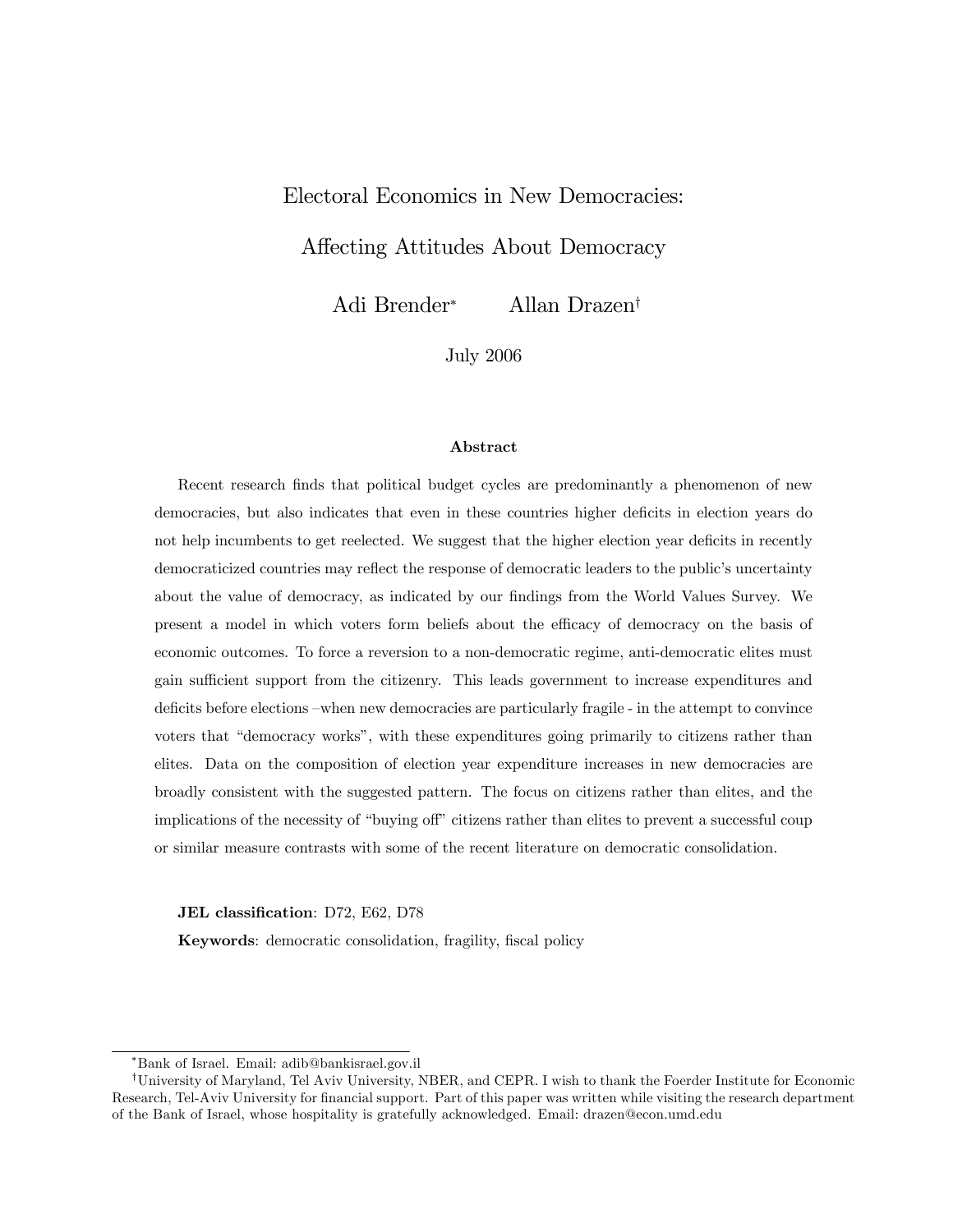## 1 Introduction

The political budget cycle, that is, the increase in government deficits or expenditures in election years relative to non-election years, is a widely-studied phenomenon. Conventional wisdom is that political budget cycles are a common phenomenon in many countries, especially developing ones (see for example, Shi and Svensson [2006]). However, Brender and Drazen (2005a) find that increases in the government deficit (relative to GDP) in election years take place predominantly in new democracies, and that there is no statistically significant cycle in older democracies as a group.<sup>1</sup> In the period 1960-2001, the election year in the first elections (up to the first four) after the transition to democracy in 36 new democracies is characterized by an increase in public expenditure and the deficit of 0.8% of GDP. In contrast, in elections after the first four, as well as in established democracies, there is no statistically significant increase in the deficit relative to non-election years.2 A significant difference between new and established democracies remains even after controlling for the strength of the democracy (as measured by the POLITY IV index), the level of economic development, endogeneity of election dates, the electoral system and whether a country has a Presidential or a Parliamentary system.

The obvious question is: What accounts for the existence of a political budget cycle in new democracies relative to older democracies? The general perception in the literature is that preelection manipulations reflect an attempt of incumbent leaders to increase their reelection prospects. Shi and Svensson suggest that a stronger political cycle may reflect higher rents that incumbents perceive from remaining in office or a higher share of less well-informed voters (presumably making it easier or less politically costly for an incumbent to engage in pre-electoral fiscal manipulation). However, Brender and Drazen (2005b) look at voter response to deficit spending in a sample of 74 democracies (old and new) over the period 1960-2003 and find no evidence that deficits help an incumbent get reelected in any group of countries, including new democracies! (In developed countries and old democracies, election-year deficits actually reduce the probability that a leader is reelected, while in less developed countries or new democracies, there is no significant effect either way.) This finding, when combined with our earlier work, thus suggests that the political deficit cycles in new

<sup>&</sup>lt;sup>1</sup> "New" democracies in our paper refered to up to the first four elections in a country after the transition to democracy, whereas elections after the first four are taken to refer to old or established democracies. We use the term "old" for the latter case here, since a democracy may be old but still not consolidated in the sense discussed in section 2.4 below. Our argument refers to new, fragile democracies, where the age of the democracy is crucial to our argument.

<sup>2</sup>Drazen and Eslava (2006), as well as other papers referenced therein, argue that in established democracies, electoral manipulation more often takes the form or changes in the composition of spending, or in expenditures targeted at some voters at the expense of others, in both cases with little or no change in overall deficits.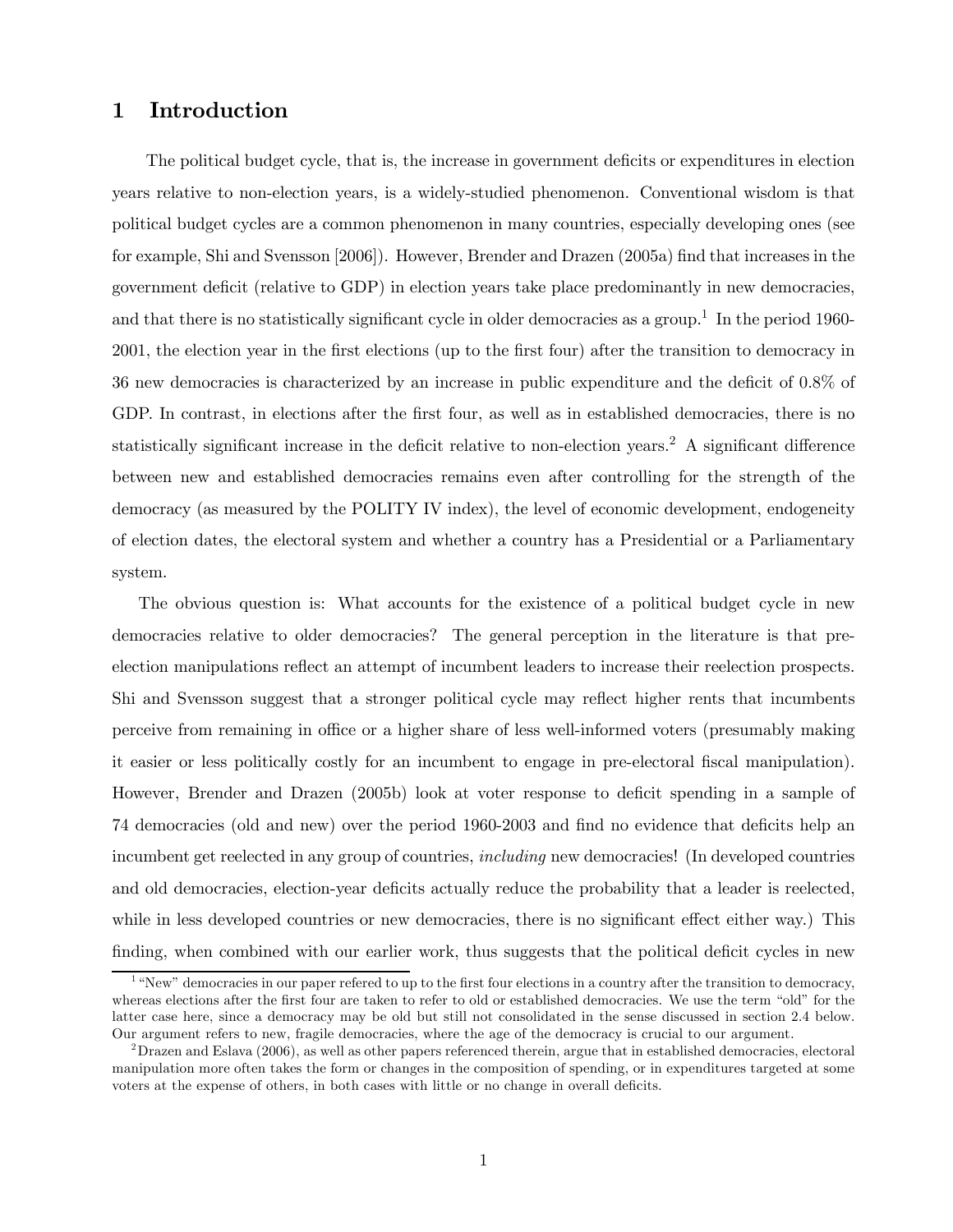democracies may reflect something other than the incumbent's attempt to gain votes at the expense of his election opponents. That is, one must look elsewhere for an explanation.

A crucial feature of many countries that have recently made the transition to democracy is that democracy is not fully consolidated. Lack of consolidation refers to a situation in which some crucial political groups, or the public at large, lack full commitment to the democratic process. Such a lack of widespread commitment to democracy makes it more vulnerable to anti-democratic elites. As Linz and Stepan (1996, p.5) put it, consolidation refers to

"a political situation in which, in a phrase, democracy has become 'the only game in town.' Behaviorally, democracy becomes the only game in town when no significant political groups seriously attempt to overthrow the democratic regime . . . "

If not, democracy is viewed as not yet consolidated, that is, still fragile.<sup>3</sup> When newness of democracy implies possible fragility, our basic question of what accounts for political budget cycles in new democracies then becomes: How does greater "fragility" of democracy in new democracies affect fiscal policy in election years? What about fragility may lead to larger electoral fiscal cycles relative to consolidated democracies?

Our basic argument is as follows. Voters in recently democratized countries are concerned about economic performance and may not be fully convinced that democracy leads to good economic results. This perception leads democratic governments in these countries to expend resources before elections in the attempt to convince voters that "democracy works", with a resulting increase in expenditures and deficits that may be significant. We view "democracy works" to mean the orderly functioning of the economic system under democracy, rather than a more narrow sense, such as the delivery of high economic growth.

The plan of the paper is as follows. In the next section we discuss conceptual issues underlying fiscal implications of democratic consolidation. In section 3 we present some regularities consistent with our approach. Section 4 presents a formal model, while section 5 considers implications of our approach for the magnitude of fiscal expenditures to consolidate democracy. Section 6 presents conclusions.

 $3$ There are different views whether consolidation (or lack of it) refers simply to the *ability* of anti-democratic groups to overthrow democracy, or also includes any ideological preference for democracy. Acemoglu and Robinson's (2005) approach is that the ability of the elites to overthrow democracy is central, since their economic status gives them a clear preference against democracy. The alternative approach is represented, for example, by Diamond (1994) who writes: "democracy becomes truly stable only when people come to value it widely not solely for its economic and social performance but intrinsically for its political attributes."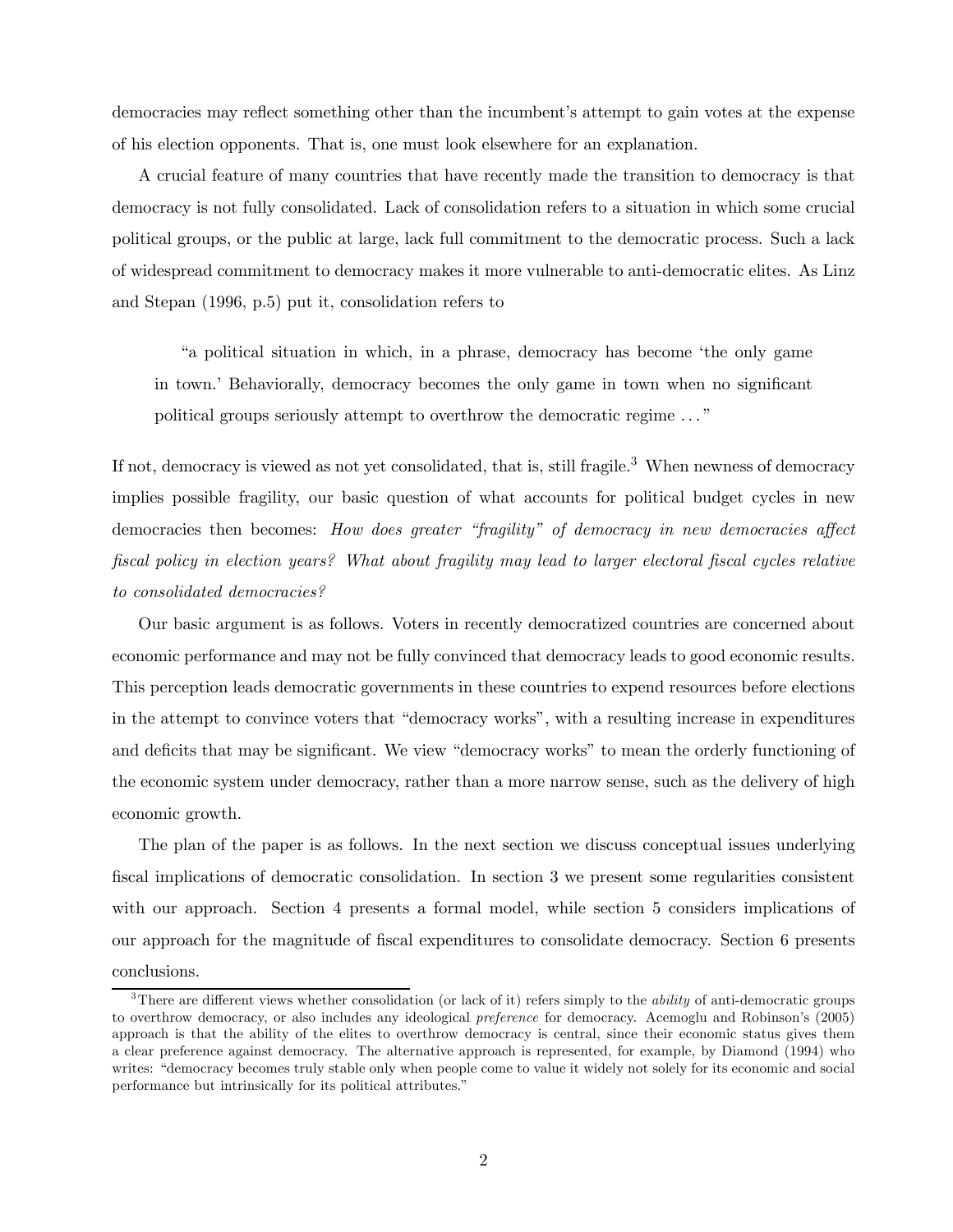## 2 Fiscal Implications of Democratic Consolidation

We organize our discussion of the relation between problems of democratic consolidation and election-year effects around two groups of "actors" in the process of democratization: the "elites" and the "masses". This follows the literature (such as Acemoglu and Robinson [2005]), which, especially for the analysis of the transition to democracy, stresses the role of class interests. Identifying groups whose support is important in consolidation will give us a framework for understanding the structure of fiscal policy at critical points such as election periods. In this section, we also discuss some other general issues.

### 2.1 Elite interests and capabilities

Moore's (1966) book on the role of the landed upper classes and the peasantry in the emergence of parliamentary democracy in England, France, and the United States is considered a pathbreaking work on group or class conflict and the origin of democracy. Rueschemeyer, Stephens, and Stephens (1992) is representative of this strand of the literature in putting the benefits and costs that different classes would experience at the center of their analysis of democratization.

"It is a central thesis of our theoretical framework that democratization was both resisted and pushed forward by class interest. It was the subordinate classes that fought for democracy. By contrast, the classes that benefited from the status quo nearly without exception resisted democracy."

Though there is disagreement about whether socioeconomic class is the defining group characteristic, democratization is generally seen as reflecting the conflicting interests of those groups or classes that would lose from the transition to democracy versus those who would benefit and were in favor of democracy.4

In understanding the role of classes in the dynamics of democratization, the interest of groups in advancing or hindering the transition to democracy must be supplemented by their ability to effect their interests. There is thus a focus on the role of elites, those with special political position or power. For example, in Rustow's seminal article (1970, p. 356) it is argued that democracy "is acquired by a process of conscious decision at least on the part of the top political leadership. . . A small circle of leaders is likely to play a disproportionate role." Similarly, Huntington (1984, p. 212) argued that

<sup>4</sup>For example, Acemoglu and Robinson (2005) argue that the view that political conflict is always along the lines of class is too narrow, but they follow the approach that the conflict of interests among definable groups is key to the process of democratization.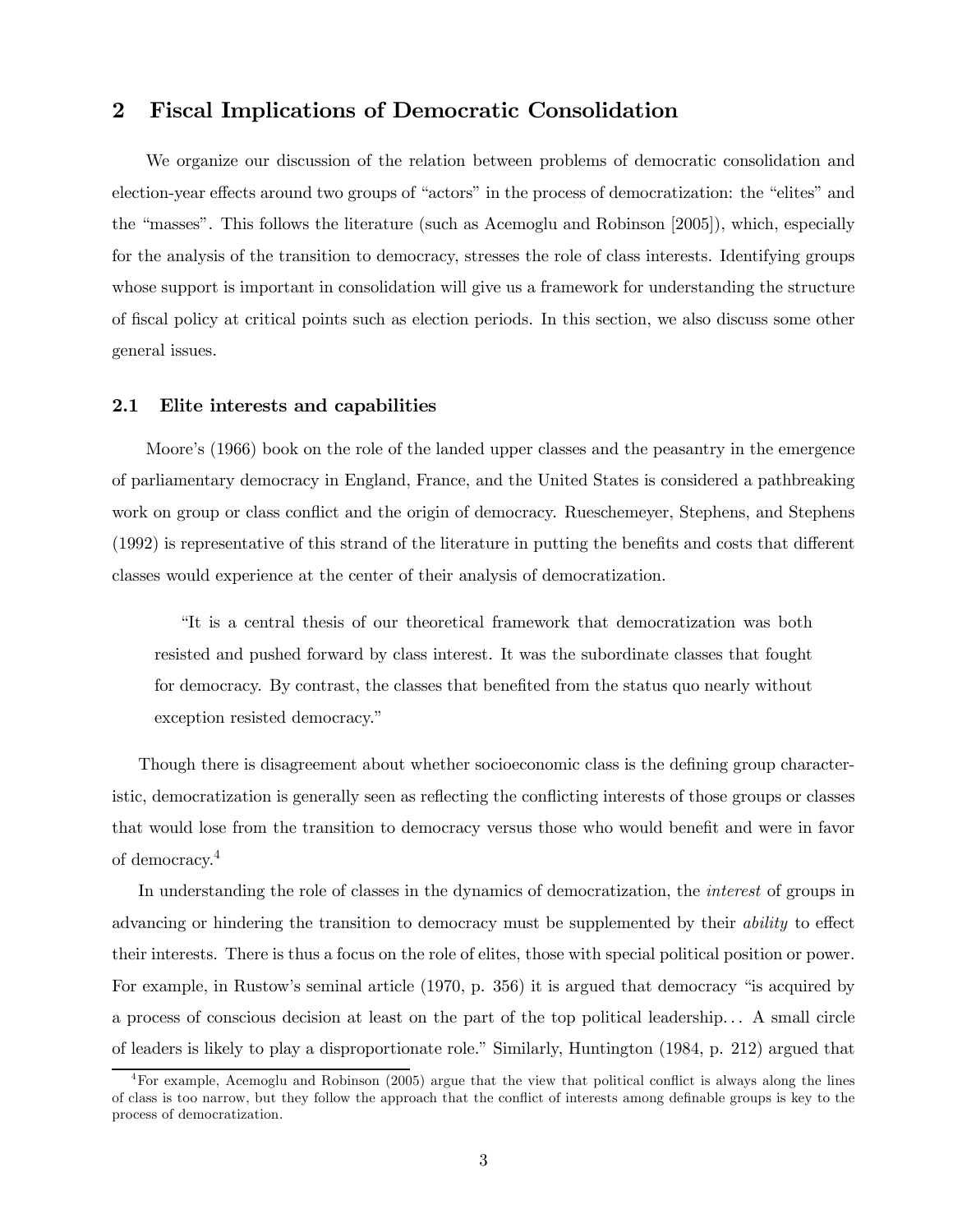"democratic regimes that last have seldom, if ever, been instituted by mass popular action. Almost always, democracy has come as much from the top down as from the bottom up; it is as likely to be the product of oligarchy as of protest against oligarchy." The key implicit assumption here is that the "masses" are always in favor of democracy, so the question of their role in the process is not one of their interests. We return to this below.

This focus on elites has carried over to much of the discussion of consolidation of newly democratic regimes.<sup>5</sup> The citizenry supports democracy, while it is antidemocratic elites (oligarchs, the military, etc.) who have the interest and perhaps the ability to subvert or overthrow democracy. Under this approach, it is the elites who constitute the principal threat to democracy and who must be appeased or placated in ensuring that democracy, is not overthrown.<sup>6</sup> If one begins with the premise that the citizenry are unconditional supporters of democracy, then policies aimed at consolidating democracy should be aimed solely at the elites.

The implications of this view for fiscal policy are immediate. Expenditure increases or tax breaks should be directed to the elites. (See chapter 7 of Acemoglu and Robinson [2005] for an excellent formalization of this approach.) If, as we argue, elections are crucial points of democratic vulnerability, pre-electoral fiscal policy in new democracies should be concentrated more on (anti-democratic) elites than in established democracies. The impact of such policies on the public discussion may be large; their impact on the aggregate budget deficit would presumably be much smaller if the elites themselves are less numerous.

### 2.2 Public attitudes

In contrast to the literature summarized in the previous subsection, we do not agree with focussing primarily on elites in understanding policies aimed at democratic consolidation in fragile democracies. In so doing, we are consistent with another strand of the literature focussing more on the masses and their attitudes towards democracy. Mainwaring (1992), for example, has argued that

 ${}^{5}$ For example, as Acemoglu and Robinson (2005) put it clearly and concisely:

In building our theory of coups, we will emphasize the same economic and political incentives that featured prominently in understanding the creation of democracy. So far we have emphasized that in democratic societies the majority of citizens are able to alter policies in their favor and against the interests of elites. This makes the citizens pro-democratic while simultaneously giving the elite an incentive to oppose democracy. These contrasting incentives determine when and how democracy emerges. The same basic forces will also determine the incentives for coups. Since the elite prefer nondemocracy to democracy, they may, under certain circumstances, support a coup against democracy, which would lead to policies more favorable to themselves in the future.

 $6$ O'Donnell and Schmitter (1986) however note the very low actual occurrence of anti-democratic coups.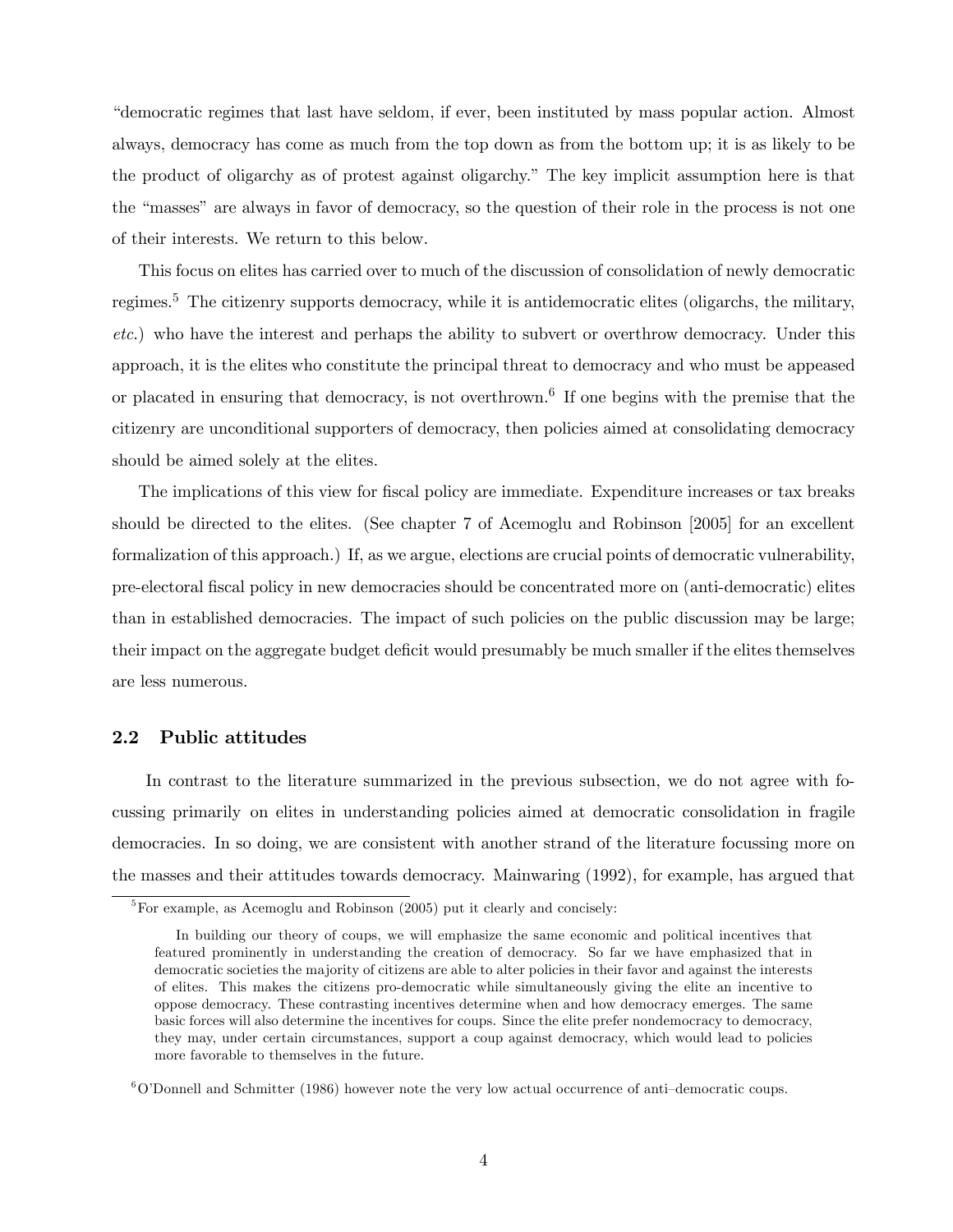the approach of, for example, Rustow or Huntington, "misses one of the essential features of many transitions to democracy: that they involve a dynamic interaction between elites and masses." Similarly, Diamond (1994) has argued that the process of democratization, "particularly the pressure to complete the process [has] typically come from the 'resurrection of civil society,' the restructuring of public space, and the mobilization of all manner of independent groups and grassroots movements."

One way to interpret this is to question the ability of the elites to overthrow democracy on their own. That is, anti-democratic elites may be generally unable to successfully overthrow democracy without support from the citizenry (if only their lack of active opposition to reversion). We argue this to be the case, where some degree of support from citizens is crucial to the overthrow of democracy. Hence, the survival of democracy depends on the creation of a "coalition", with the degree of support of citizens crucial.

This approach then forces a reconsideration of the assumption that the interest of the masses is unambiguously in favor of democracy; otherwise it will never be possible to overthrow democracy. Evidence suggests that it is inaccurate to consider the citizenry as being unconditionally committed to democracy. In contrast to an established democracy, in a fragile democracy, there may be incomplete acceptance of democracy not only by the elites, but also by the masses. As indicated by the World Values Survey (see section 3 below), new democracies are distinguished from older democracies by a significantly greater proportion of individuals who express uncertainty about the value of democracy.<sup>7</sup> We will argue that if the support of the citizenry is not unconditional, the implications for fiscal policy in election years may be significantly different than if it is only the elites whose support is uncertain.

Conditional support on the part of the citizenry is consistent with the focus in the literature on the importance of *public attitudes* about the efficacy of democracy.<sup>8</sup> Efficacy clearly has economic dimensions and if citizens do not believe that democracy is able to solve economic problems, this may be fatal for democracy.<sup>9</sup> In new democracies the efficiency of the new political system, and not just

<sup>&</sup>lt;sup>7</sup>We do not find this inconsistent with the view that the masses are the stronger supporters of the transition to democracy, for two reasons. First, the phenomenon may be thought of as disillusionment with democracy if it fails to produce results as positive as was expeted. Second, though the masses may be mostly in favor of democracy, it is the possibility of a significant fraction of them combining with the elites or avoiding resistence, and the implications for fiscal policy, that concerns us.

<sup>8</sup>Linz and Stepan (1996) provide a wide-ranging survey. Consider, for example, their discussion of Spain. "In our theoretical discussion of democratic consolidation, we distinguished the attitudes of the general citizenry from the behaviour of nationally significant groups and the constitutional reality of whether the democratic government was de jure sovereign in the policy sphere. In the Spanish case, the first component to become fully congruent with consolidation was public opinion. By 1978 Spanish public opinion was strongly democratic, and it has remained so ever since." (109)

<sup>9</sup> It should be noted that the importance of good performance for regime survival does not mean that perceptions of the efficacy of democracy and support for democracy are perfectly correlated. Linz and Stepan, in fact, argue that a new democracy may suffer a decline in citizen perceptions of democracy's socioeconomic efficacy but an increase in belief in the democratic system. (They cite the case of Spain over the period 1978-1981.)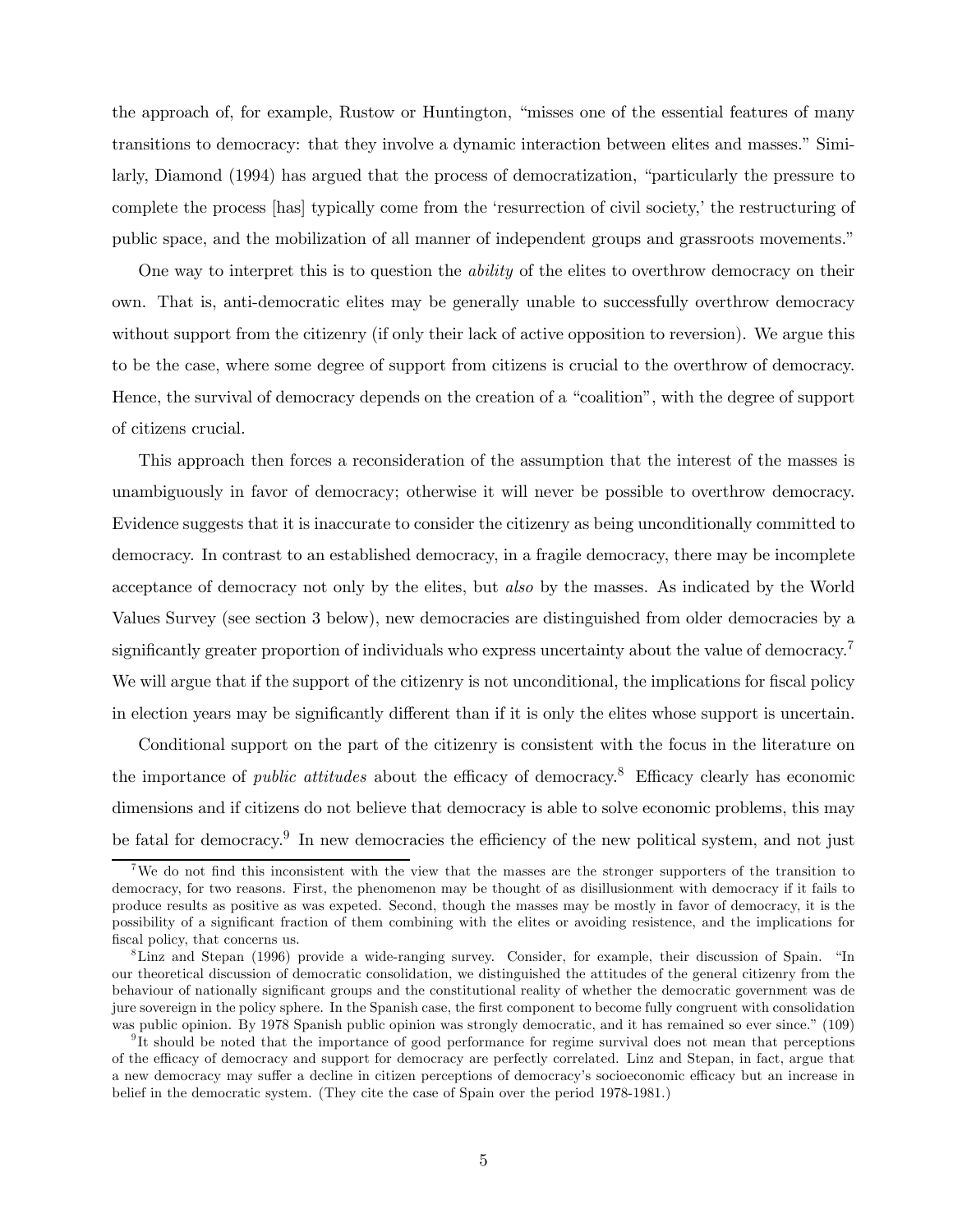its legitimacy, becomes a crucial issue. As Linz and Stepan (p. 80) put it

The key question for the democracies is whether their citizens believe that, in the circumstances, the democratic government is doing a credible job in trying to overcome economic problems. It is important to stress that the political economy of legitimacy will produce severe and perhaps insoluble challenges to democratic consolidation in those cases where the democratic system itself is judged to be incapable of producing a program to overcome the economic crisis.

Przeworski, et al. (2000) similarly argues on the importance of economic outcomes.

Whether the perception of democracy's lack of efficacy leads to a crisis in legitimacy also depends on whether key groups perceive a [nondemocratic] alternative. As the transition to democracy often requires some acquiescence by anti-democratic groups, Linz and Stepan, for example, argue that "economic crises will tend to lead to democratic breakdown in those cases where groups outside or more fatally–inside the government increasingly argue that nondemocratic alternatives of rule are the only solution to the economic crisis."<sup>10</sup>

We further note that while belief in efficacy by the citizens is crucial, beliefs can change over time. In summarizing the experience of the new democracies of Southern Europe, Linz and Stepan write (p. 144)

. . . the overwhelming majority of consolidated democracies did not actually begin their transition to democracy with a majority of members of the polity or even many of the key agents of the transition being either convinced democrats or citizens who rejected everything about the past regime. Rather, a democratic majority emerges when elites and ordinary citizens alike begin to evaluate, for the societal problems they then face and the overall world within which they then live, that democratic procedures of conflict regulation are better or less dangerous than any other form of governance. Thus, for many key elites democratic behavior emerges before democratic attitudes because elites may make the calculation that breaking the democratic rules of the game — whether they like them or not — will not yield a positive outcome for their interests. Democracy becomes

 $10$ They also cite the different interwar experiences of the Netherlands and Norway (where democracy did not break down) versus Germany and Austria (where it did), even though they all faced severe economic crises. "What made the crisis of the economy a crisis of the political system in Germany and Austria was that strong groups on the right and the left had regime alternatives in mind and thus attacked the regime. Politically motivated system blame, more than the economic crisis per se, caused the German and Austrian breakdowns."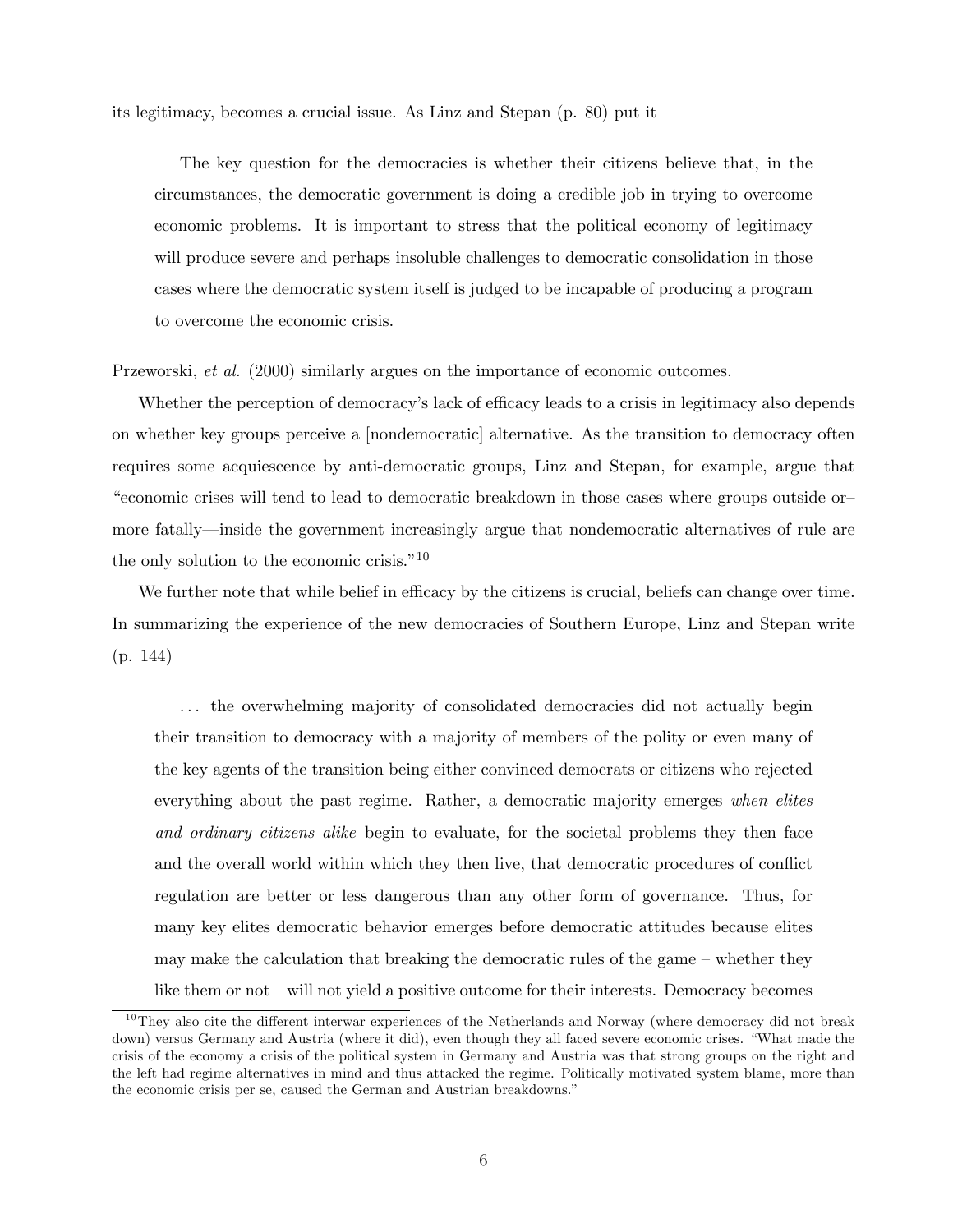the "only game in town" partly by belief and partly by elite calculation of the cost of compliance versus the cost of mobilization for other governing alternatives. (italics ours)

Hence, to summarize: 1) the role of elites must be supplemented by the behavior of the masses, who in fact are crucial in the consolidation process; 2) masses are not unconditional supporters of democracy, so they must be brought on board. This suggests constraints on policy which may be different than a view of consolidation focussing solely on elites.

As with the case of elites, some of the implications of this strand of thinking for fiscal policy when democracy is fragile are obvious. Economic policy cannot ignore the citizenry. Moreover, a key concern of the general public, it is argued, is the efficacy of democracy, i.e., the ability of democracy to "deliver" on the economic front. That is, government may need to target voters based on their forming beliefs about the efficacy of democracy on the basis of economic outcomes. This leads government to increase expenditures and deficits before elections in the attempt to convince voters that "democracy works", with these expenditures going primarily to citizens rather than elites.

#### 2.3 Why election years?

The argument that problems of democratic consolidation may help explain political deficit cycles in new democracies raises an obvious question: Why should the policy effects that are implied by "fragility" and "performance" be manifest especially in election years? That is, why does the possible fragility of democracy imply a difference in election-year versus non-election-year policies?<sup>11</sup>

Our discussion in the previous sections implies that new democracies may face certain "critical points" at which democracy may be especially vulnerable, so that political support is crucial for democracy to survive. The question then becomes: why are these critical points more likely to be in election than non-election years? Several reasons suggest themselves. First, it makes sense that if democracy is fragile, the most obvious time for this to have implications is in an election year. It is not simply that dissatisfaction can be expressed at ballot box, but also, almost "by definition" the democratic system is being tested at election time: a leader may cancel elections; turnover of parliament is time of mechanical fragility. In fact whether the first elections take place after the transition to democracy is generally seen as crucial to the legitimacy of a newly democratic system (See, for example, O'Donnell and Schmitter (1986) and Linz and Stepan(1978).)

 $11$ Note first that if the null hypothesis is that fragility implies higher expenditures in both election and non-election years, one is asking is there a benefit of "unsmoothing" expenditures towards election years, implying election-year deficits.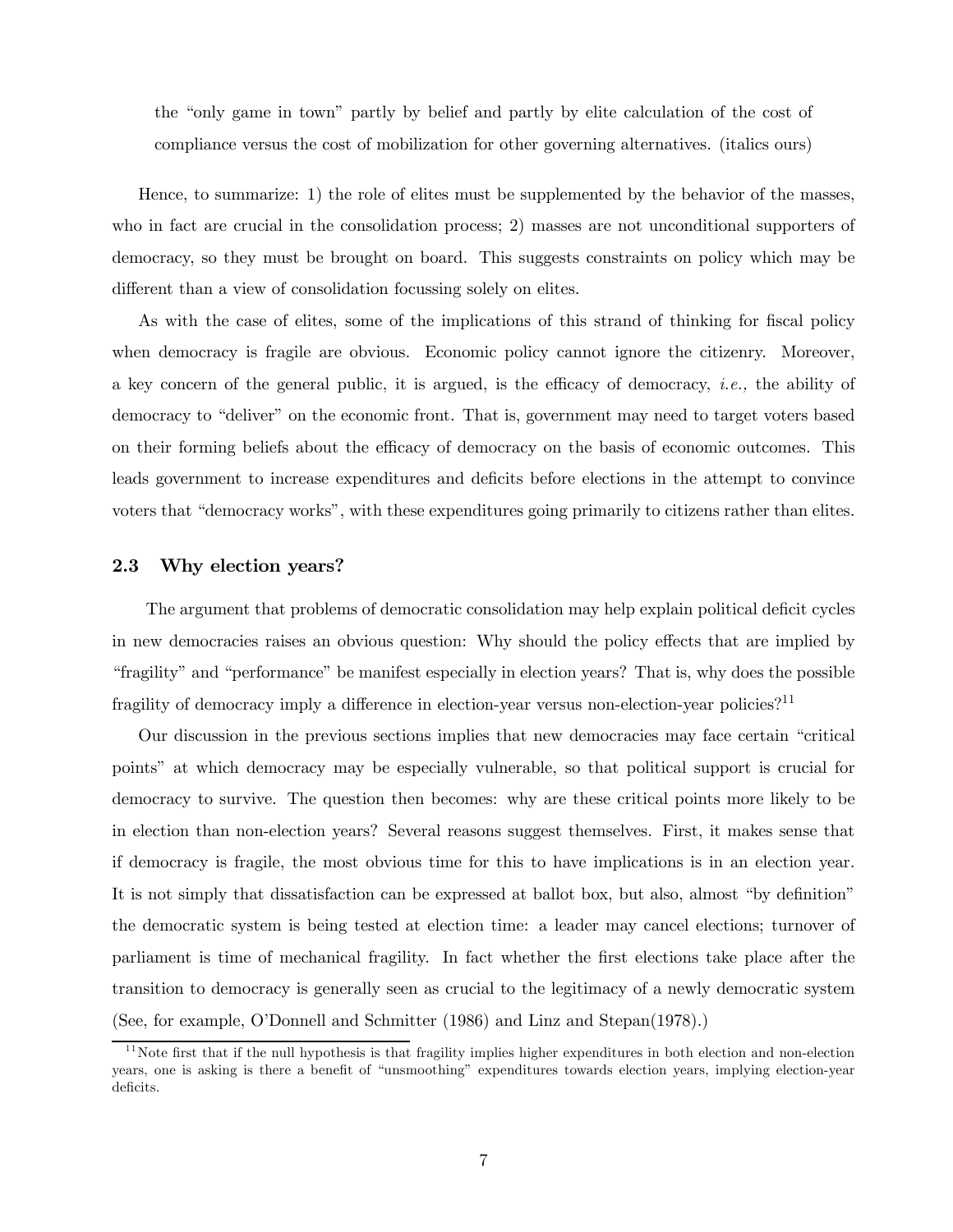Second, the cost of being thrown out of office when the democratic system is discarded is probably much greater than in losing an election in a democratic system not itself in danger. Hence, incumbents may perceive a quite high benefit to showing that the system works, even if they are primarily selfinterested rather than concerned with the survival of democracy per se. This may be true even if the costs of this policy are observable after the elections.

The focus on election years is supported by the observation that democracies are three times more likely to collapse in election years than non-election years, as shown in Table 1. It is also evident from the table that in old democracies the probability of a collapse of the democratic regime is very small.

### [Place Table 1 Here]

#### 2.4 Newness versus fragility

Our basic argument is that newness of democracy implies fragility which in turn implies high election year expenditures (and deficits). We want to stress quite strongly that in our approach fragility alone is not sufficient to explain election-year effects; it is the combination of fragility and newness that is key to political deficit cycles in new democracies. Newness implies incomplete information about how the economic system will function under democracy (and how democracy itself works). Hence, running deficits to pay salaries to government workers (for example), that is, to strengthen the public's perception of a well-functioning system, will not be seen as electoral manipulation as easily as when voters have more experience with democracy and "election-year" economics. As voters gain more experience with the democratic electoral system, using fiscal policy to "grease the wheels" of the economic system may be increasingly less effective in affecting voter perceptions, and hence may be less likely to occur.<sup>12</sup>

To make the point another way, an "old" democracy may be fragile, but voter experience means that fiscal manipulation will be seen as such and hence be ineffective. Fragility is necessary for our explanation of the existence of political budget cycles, but it is not sufficient. (In an established democracy, that is, where democracy is consolidated, policy aimed at convincing the public that democracy works is, by definition, unnecessary.)

 $12$ This is consistent with Brender and Drazen's (2005a) finding that a statistically significant electoral deficit cycle characterizes only the first four (at most) elections after the transition to democracy, but not subsequent elections. Similarly, Akhmedov and Zhuravskaya (2004) find the political expenditure cycles in regional elections in Russia after its transition to democracy become smaller over time, with the cycle disappearing for most fiscal instruments after two rounds of elections.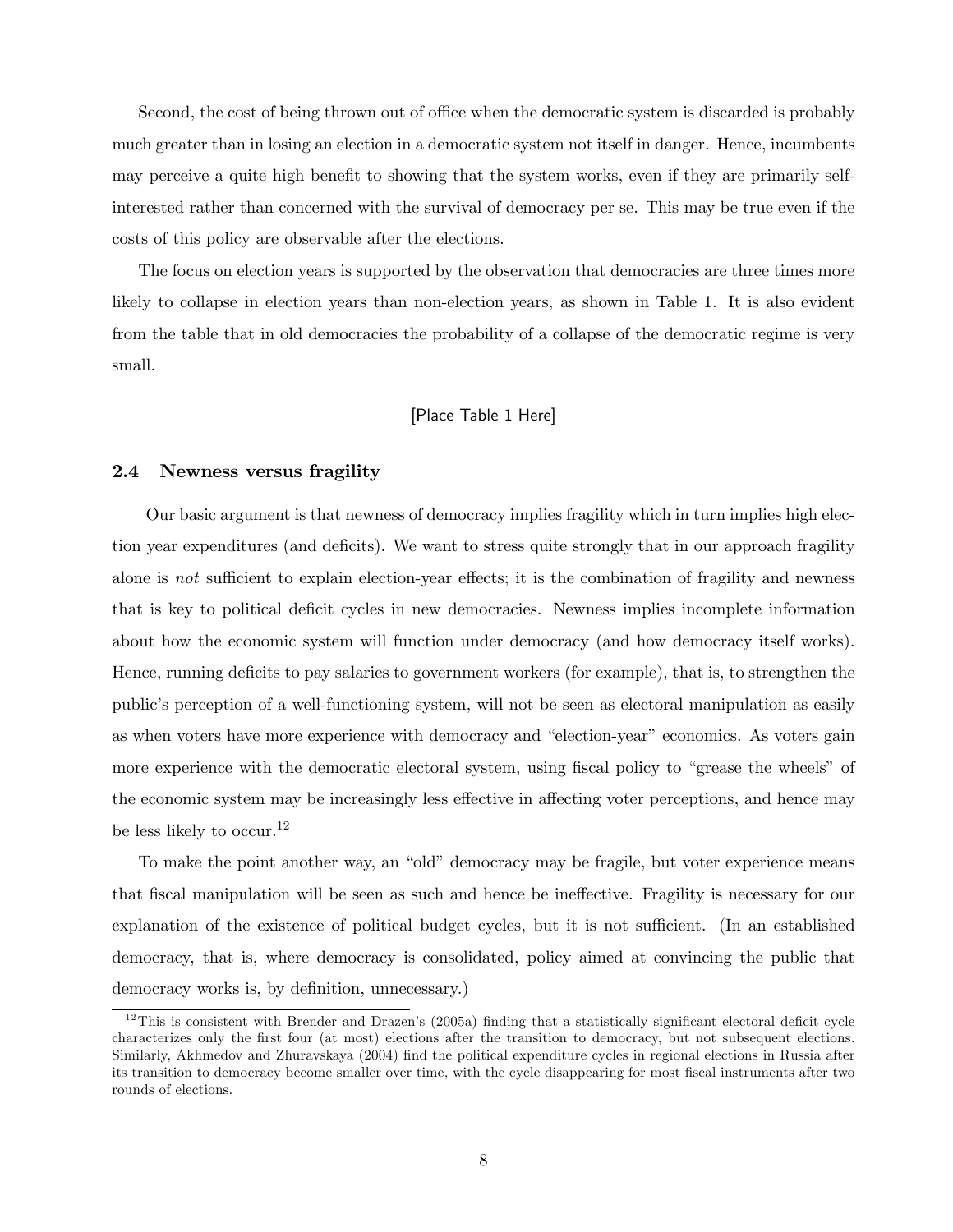The distinction between newness and fragility of democracy leads to another distinction, namely between use of fiscal policy in election periods to show that the system works and genuine reform. The general view is that new democracies can survive social strife and economic instability for some years, but are likely to break down in the medium to long run unless they can address problems of poverty and inequality through reforms that provide the basis for sustainable growth. Our focus on the role of election-year fiscal policy in reducing the vulnerability of democracy to breakdown should not be read as contradicting this view. Quite the contrary. Our argument is applied to new democracies, rather than any fragile democracy, precisely because we believe that such policies can only be effective in the first few elections, after which electoral manipulation will be seen as such and hence will not reduce (and may well increase) the vulnerability of democracy to breakdown. In this paper our motivation is positive, not normative. Election-year expenditures to show the system works are not a substitute for true reform; they may be a temporary attempt to bridge a particularly crucial breakpoint of democracy. In this respect they may explain the empirical regularity discussed in the introduction.

## 3 Some Regularities

As discussed above, there is ample evidence of deficit cycles in new democracies. Hence, our starting point is in asking what other regularities we can see about fiscal policy in new democracies. Two principal findings of the empirically-oriented literature about new democracy are of interest.

A first regularity is the relation between economic performance and regime survival. Basically, the survival of new democracies is seen to be quite sensitive to economic performance. Przeworski, et al.(2000) find empirically that better growth performance makes a democracy more likely to survive, while poor economic performance makes both presidential and parliamentary systems more vulnerable. Bernhard, Reenock, and Nordstrom, (2003) find this to be true especially prior to the third legislative election. Many other authors make similar observations (see, for example, Linz and Stepan [1978] or Remmer [1996].)<sup>13</sup>

Note further that the transition to democracy is often associated with large structural changes in the economy. This was particularly noticeable in the formerly socialist economies of Eastern Europe but also in Southern Europe and in some Latin American countries.<sup>14</sup> The twin transitions

 $13$ It is often aregued that the survival of *authoritarian* regimes is also sensitive, perhaps even more so, to perceptions of their ability to deliver good economic performance. This observation in no way invalidates the sensitivity of democratic regimes to economic performance, our subject of interest.

 $14$ Of course, one may then argue that the political deficit cycle in new democracies reflects the economic upheaval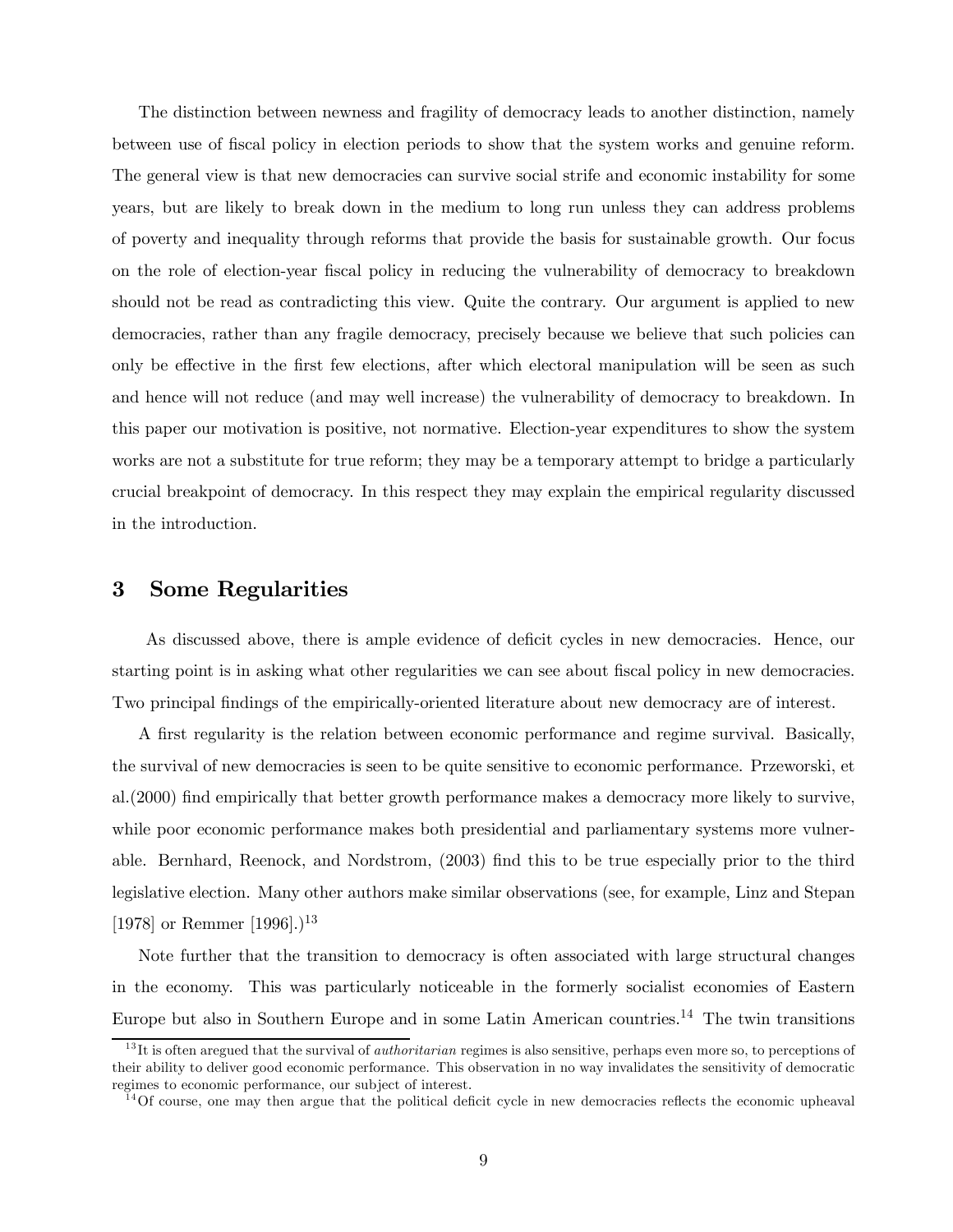may thus imply an especially great need to show that the economic system functions under the new arrangements, and hence the possible need for large fiscal expenditures. It may well be that the large changes in economic structure in some newly democratic countries have electoral effects of their own — governments may well arrive at elections facing more economic problems than in old democracies. However, in order to concentrate on the election-year fiscal implications of showing that democracy works, in our modeling we abstract away from any *direct* effect of the economic transition on fiscal policy. As the previous footnote explains, such effects do not appear to be empirically driving the basic new democracy effect found in Brender and Drazen (2005a).

Further empirical support for our approach may be gleaned from the World Values Survey (Inglehart, 2004). We tabulated differences in the responses between new and old democracies (as defined in Brender and Drazen [2005a]) and after controlling for characteristics such as per-capita income and the age-structure of the population, investigated what significant differences remained in answers to the survey questions. These results from equations based on the mean values for each country are summarized in Table 2. We note three differences between the responses in new and old democracies that we think should be reflected in the modeling of why new democracies are different. In new democracies: 1) people appear to be more tolerant of manipulation; 2) democracy is more fragile; and, 3) people care more about good economic performance. (This last difference is consistent with the empirical work in Brender and Drazen [2005b] on the stronger effect of economic growth on reelection probabilities in new versus old democracies.) These results are confirmed in Table 2A where we estimate similar equations at the individual level, looking for differences between individuals who live in new and old democracies. In addition to country characteristics we also control in these equations for various individual characteristics such as age, gender, the individual's income level in his country and religion. We also note that there was no significant difference in survey responses between new and old democracies in people's exposure to politics or news (though there may be less "fiscal content" in the news) at the country level (Table 2); in fact, the results at the individual level in Table 2A suggest that people in new democracies tend to follow politics in the media more than those in old ones. In our modeling, we concentrate on the second and third differences. The similarity in the exposure to politics and news does not mean, in our opinion, similar information about how well the economy works – in fact, such a difference is crucial to our approach. Brender (2003) shows

rather than the political implications of democratic fragility. To address this possibility in our orginal paper we did two things. First, for the formerly socialist economies (FSEs), we excluded all the elections that took place in the first two years following the transition from communism. Second, we tested for the political cycle both including and excluding the FSEs in the sample and found the same new democracy effect for the existence of statistically significant political deficit cycles. See Brender and Drazen (2005a).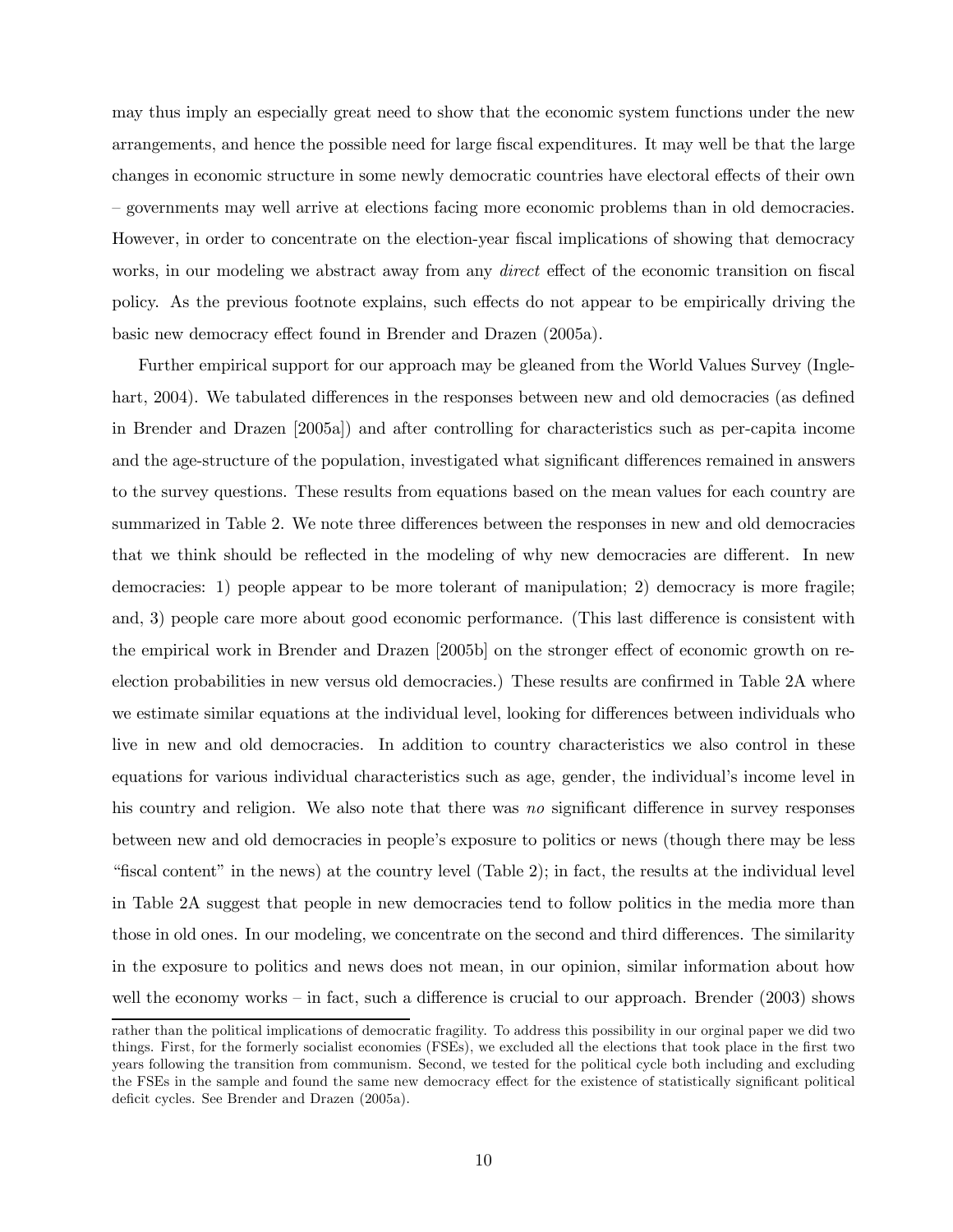that the development of information sources about fiscal performance and the means to deliver them to the public had a substantial effect on the response of citizens to such information. Therefore our argument does not require that in a new democracy individuals are less informed about all aspects of politics for the difference in information to make electoral manipulation possible.

## [Put Tables 2 and 2A Here]

A second observation concerns the usefulness of spending directed to specific groups in consolidating democracy. In many established democracies, targeted spending is often quite important in gaining electoral support.<sup>15</sup> When democracy is not yet consolidated, such transfers may play the further crucial function of generating support for the democratic process itself. There are several avenues by which high expenditures may be useful in buttressing a fragile democracy. A leading one is in placating the military (see, for example, O'Donnell and Schmitter [1986] or Gillespie [1991].). O'Donnell (1996) argues more generally that "particularism" — patronage, favors, etc. to specific groups — is important in general in fragile democracies. Many authors suggest that the "newness" of democracy implies overabundance of demands due to high expectations. In short, "buying off" groups to gain their support for democracy itself may be an important aspect of fiscal policy in new democracies. However, it may also be needed to use spending on the broader population to create a picture of a functioning economy and society, in order to ensure that the masses support democracy.

## 4 A Framework of Analysis

We now turn to modeling the relation between election-year fiscal policy and fragility of democracy<sup>16</sup>, where the central question is: What effects does the possibility of reversion to nondemocracy have on fiscal policy in an election year, a critical point of vulnerability? That is, when democracy is new and not consolidated and voters are inexperienced with the electoral system, how will fiscal policy differ from the case of a fully consolidated democracy?

 $^{15}$ Drazen and Eslava (2005, 2006) discuss the electoral budget cycle in established democracies based on the use of targeted spending.

 $16$  In spite of the large amount of insightful literature on consolidation of democracy, formal modeling on which to base analysis is rare. An exception is Acemoglu and Robinson (2005), who present a powerful and elegant modeling of the process of democratization, as well as possible transitions from democracy back to non-democracy in cases where democracy is not "consolidated". Smith, ... present an analysis of political survival using similar types of models.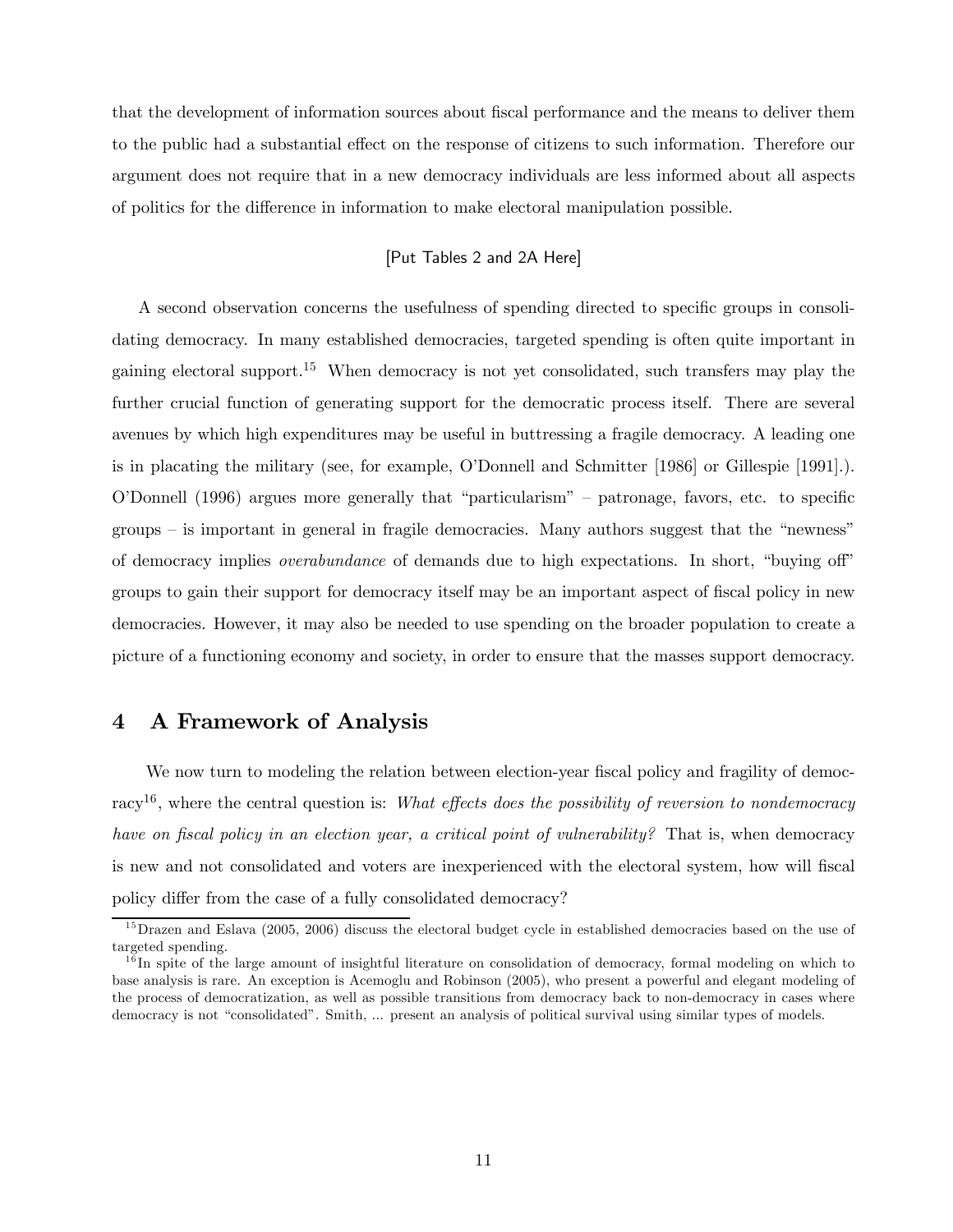### 4.1 Affecting Attitudes Towards Democracy

We begin by making clear a key conceptual assumption on how we view economic policy affecting support for democracy. We assume that the effect is solely (or primarily) on the *probability* that citizens or elites assign to democracy being superior to nondemocracy, rather than on the utility they associate with one system or the other. That is, we view the key problem that citizens face as an inference problem of deciding whether democracy "works", depending on their observation of economic outcomes. Government expenditures can therefore increase their support for democracy by inducing them to increase the probability they assign to democracy "working" (in short, is "good") rather than by increasing the value they associate with democracy per se. This does not mean that citizens have not formed beliefs about democracy but that, given their attitudes, their willingness to support (defend) democracy would depend on their perception of its ability to deliver a functioning economy in the particular country.

The ineffectiveness of government expenditures in affecting the utility associated with democracy unless they affect the perceived probability that democracy "works" may reflect, for example, the inability of the government to make binding commitments to future expenditures, so that only current utility is affected. In our view, this distinction is not semantic, since it implies that government policy will have no (or only minor) effect on support for democracy if the prior that democracy is superior is close to either 0 or 1. (See the discussion at the end of section 4.4.3.) The first applies to the elites, so that their support for democracy cannot be materially affected by government expenditure (in contrast to the work of Acemoglu and Robinson [2005], where expenditure on elites is critical). This argument is crucial to our result that expenditures to support democracy are aimed at the masses. The second applies to established democracies, where a prior belief by all that democracy is unambiguously superior implies that the posterior is also unity, independent of any expenditures the government may undertake.

### 4.2 The Basic Argument

Our basic argument can be summarized as follows:

1. Overthrow of democracy requires elites having sufficient support (or lack of opposition) from citizens disenchanted with democracy.

2. Elites would always prefer non-democracy to democracy, and cannot be "bought off." Hence, fiscal policy to preserve democracy is directed primarily at citizens (in sharp contrast to the Acemoglu and Robinson's (2005) modeling of fiscal policy in democratic consolidation as directed at the elites.)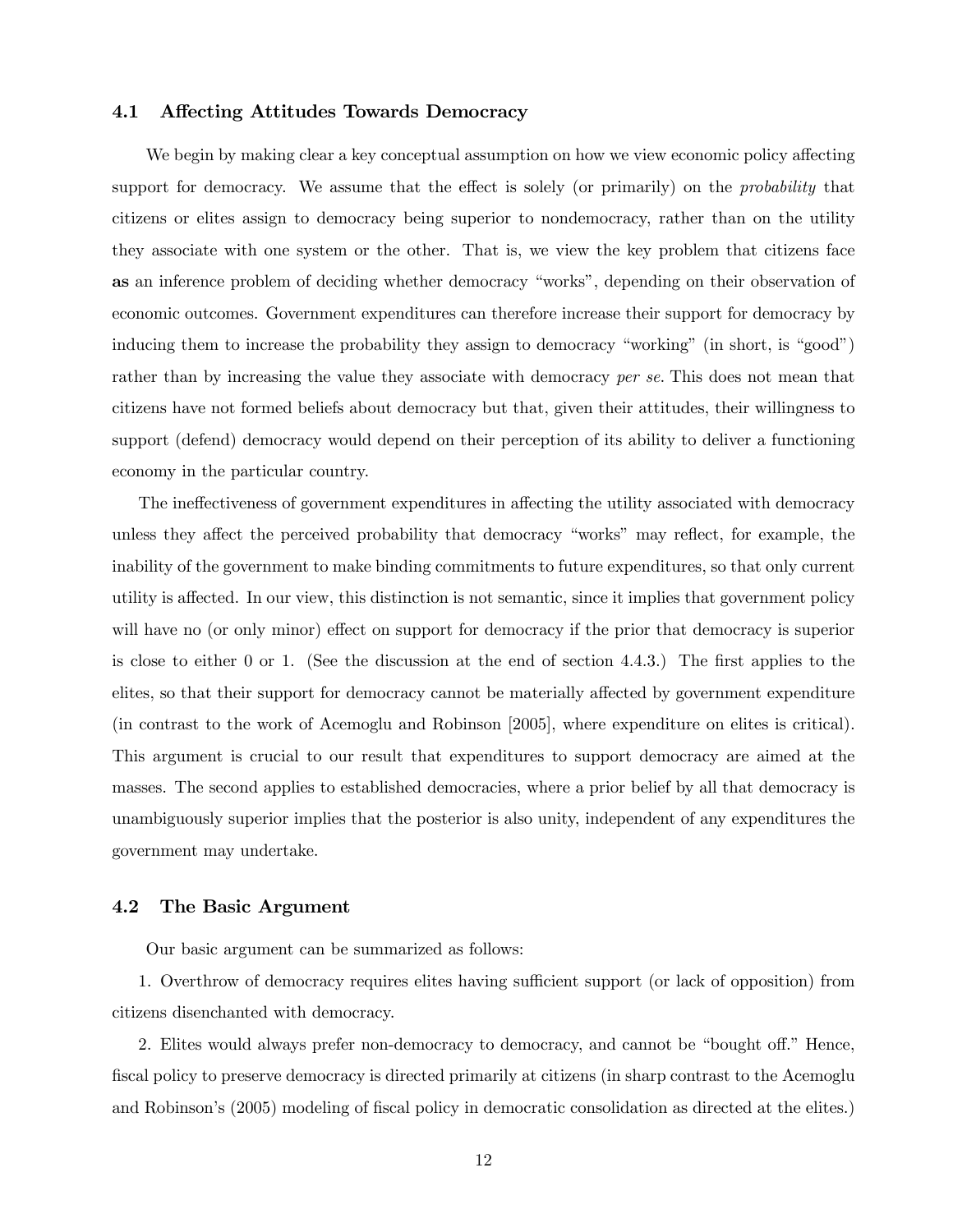3. Citizens form their beliefs based on economic outcomes, that is, their perception of how well the economic system functions.

4. Fiscal policy is thus directed at those things that convince citizens that democracy "works."

5. The public's limited experience with the democratic system (and in many cases with the reformed economic institutions and structures) makes them perceive improved performance before an election as an indicator that democracy works, rather than simply pre-electoral manipulation.

#### 4.3 Elites

Though there may be many veto players in a new democracy, for simplicity we model this with only a single elite. Our basic point about elites — that they cannot overthrow democracy without the support of the "masses" — is unaffected by the existence of more than one elite. Hence, as in Acemoglu and Robinson (2005), there are only two groups — an anti-democratic elite and the citizens. Overthrow of democracy requires the elite to "initiate" the process with sufficient popular support (or lack of opposition). Consistent with the oft-stated hypothesis that regime change requires a "leader" (here the elite as the "avant garde" of the anti-democratic revolution), combined with a mass of followers.

If the anti-democratic elite knew for sure that it could overthrow democracy, it would always find it optimal to do so.<sup>17</sup> This follows from assuming that the current (democratic) government cannot credibly commit to post-electoral transfers or expenditures. Hence, at a critical point (that is, before an election) the elite considers only what they are currently given. We further assume that pre-electoral transfers in themselves cannot be made large enough to induce elite not to act if they are confident of success. What then stops the elite from overthrowing democracy? What stops them is perception of low probability of success (and high cost of failure), where probability of success is inversely related to  $\phi$ , the fraction of the public who support democracy (see section 4.4.2) below.)<sup>18</sup>. Hence, democracy survives if the elite finds it preferable not to attempt to overthrow it when comparing the expected costs and benefits of trying to overthrow it.

<sup>&</sup>lt;sup>17</sup>Defining the "elite" as a group that prefers ND (non-democracy) net of the costs of overthrowing democracy (as in A-R) raises a semantic problem, in that net of the costs of overthrowing democracy, any group would conceivably want a regime in which they rule. Saying they prefer ND inclusive of the costs of overthrowing democracy changes the nature of the constraint to one in which all the focus is on "buying them off" and none on the interaction between support by the voters and the cost to the elite of overthrow.

<sup>&</sup>lt;sup>18</sup>This argument may be made in *any* democracy, new or old, fragile or consolidated. That is, in a consolidated democracy, anti-democratic elements may have the desire to substitute a democratic system with an alternative that favors them, but realize that public support for democracy is sufficiently strong, that any attempt to do so is totally fruitless and hence is not attempted. This is fully consistent with Linz and Stepan's 'only game in town' definition given in the introduction,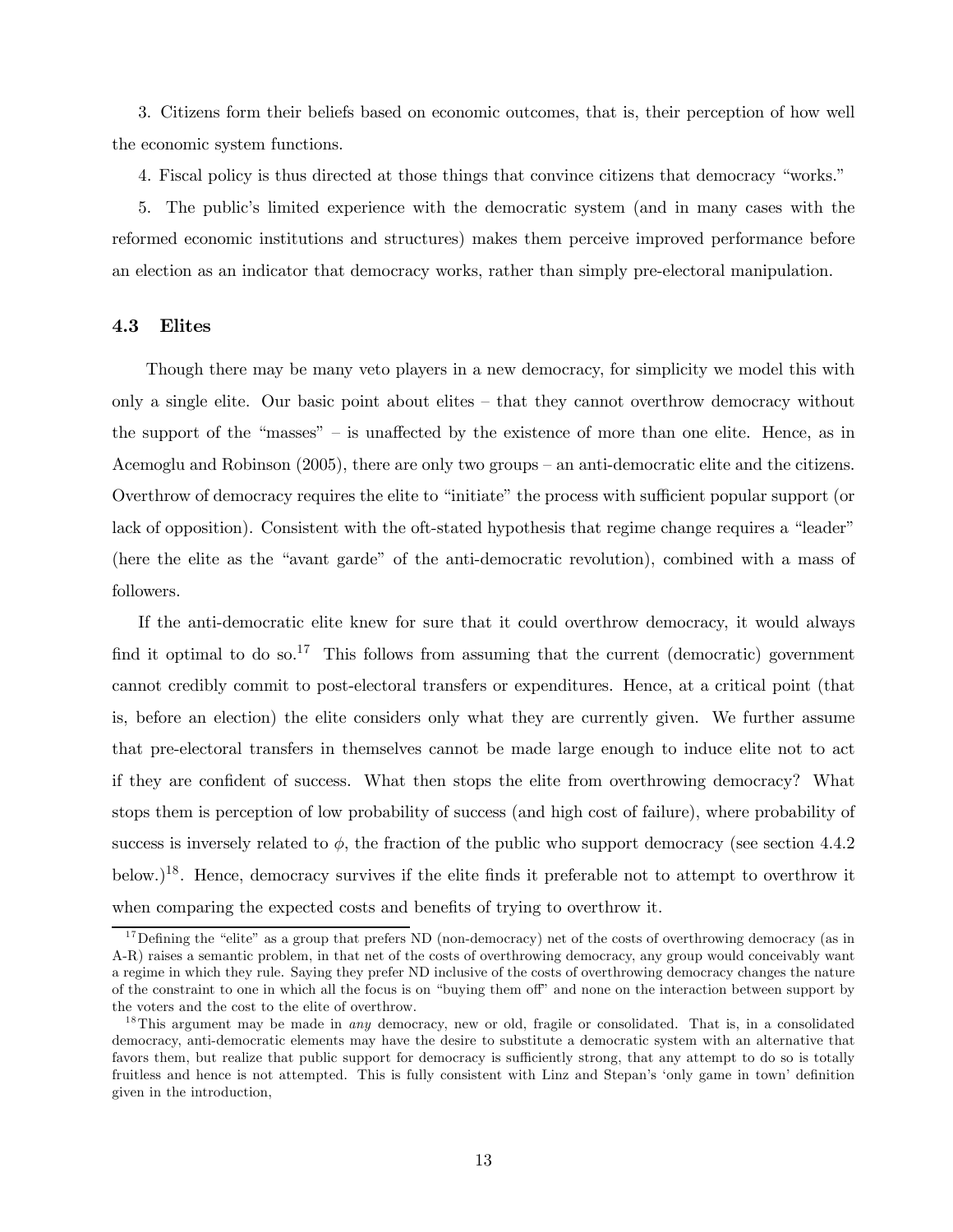Our basic points may be made by simply concentrating on the election period (as a "critical support point"). All information from previous periods being summarized in a prior probability that democracy is "good" or "working" (this prior is 0 for the elite and  $0 < \pi < 1$  for the public). Denote by  $\xi$  the probability of a successful overthrow, where

$$
\xi = \xi \left( \phi \right) \tag{1}
$$

with  $\xi' < 0$ , lim  $\phi \rightarrow o$  $\xi = 1$  and lim  $\phi \rightarrow 1$  $\xi = 0.$ 

The elite support democracy if and only if

$$
W^{D} \ge \xi\left(\phi\right)W^{A} + \left(1 - \xi\left(\phi\right)\right)W^{FC}
$$
\n<sup>(2)</sup>

where

 $\phi =$  the fraction of the public who support democracy

 $W^D$  = welfare of elite under democracy

 $W^A$  = welfare of elite under nondemocracy ("autocracy")

 $W^{FC}$  = welfare of elite with failed coup.

We assume that: a)  $W^A > W^D$  (for any feasible policies followed by a democratic government); and, b)  $W^D >> W^{FC}$ , representing the great cost to the elite of a failed coup.

We may rewrite (2) as

$$
W^{D} \ge W^{A} - (1 - \xi(\phi)) \left( W^{A} - W^{FC} \right)
$$
\n
$$
(3)
$$

so that  $(1 - \xi(\phi)) (W^A - W^{FC})$  can be thought of as the expected cost of a coup attempt.

Equation (2) is the key constraint a government must satisfy if it is to prevent an attempt to overthrow democracy.19 Given the assumptions that lim  $\phi \rightarrow o$  $\xi = 1$  and that  $W^A > W^D$ , government policy cannot ignore citizens, to whom we now turn.

## 4.4 Citizens (Voters)

A citizen's basic decision is whether or not to support democracy. Non-support may take many forms: not voting; demonstrating against democracy or the government; or, not opposing coup attempts. Conversely, support for democracy may take the crucial form of opposing anti-democratic

 $19$ Note that this approach allows for democracy to survive even if there is a coup attempt, as long as it fails. In reality, governments may want to buy off elites so that they make no attempt. Using policy to ensure that  $\Phi$  is high enough that a coup is not attempted would have a similar effect.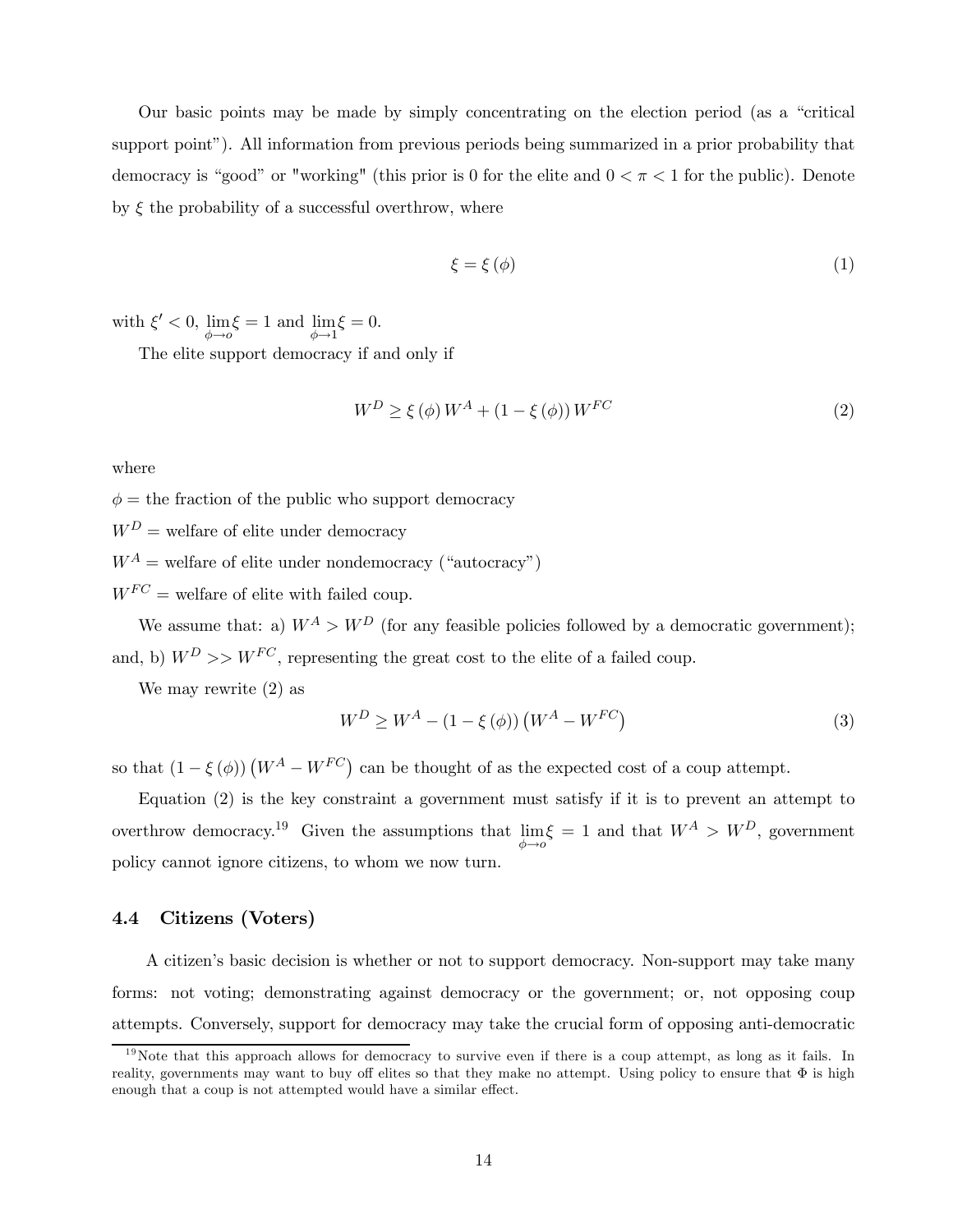elements, that is, the "elite" at critical points where the success of these elements depends on their degree of support. Following our analysis on the ability of the "elite" to overthrow democracy depending on the fraction of citizens  $\phi$  who support democracy being small enough. (See equation (2) above), we concentrate on determinants of  $\phi$ .

Although all citizens face the same decision problem, we assume that citizens may differ from one another in two respects. First, they may differ in the welfare they perceive if democracy is superior ("good") to nondemocracy and in the welfare they associate with a reversion to nondemocracy. Second, they may differ in the probabilities they assign to democracy being "good" or "bad". For modeling simplicity, we assume that all citizens are influenced by the same expenditures in forming their inferences about democracy. In practice, different citizens will be affected by different programs. This may reflect numerous factors — geographic differences, rural versus urban allocations, and the socioeconomic, demographic, and ethnic distribution of the population. Since our basic argument may be illustrated using only a single type of expenditure, we abstract from this for now, but return to the conceptual point in section 5 below.

#### 4.4.1 The decision rule

If citizen i assigns a probability  $1 \ge P \ge 0$  that democracy is good for outcomes, he supports democracy if

$$
PV_i^G + (1 - P)V_i^B \ge V_i^A
$$
 (4)

where

 $V_i^G = i$ 's expected welfare under democracy if he perceives democracy is good for outcomes;  $V_i^B = i$ 's expected welfare under democracy if he perceives democracy is bad for outcomes;  $V_i^A = i$ 's expected welfare under autocracy (non-democracy).

The crucial, but reasonable assumption is that  $V_i^G > V_i^A > V_i^B$  for some citizens *i*. (If  $V_i^B \ge V_i^A$ , then a citizen supports democracy for sure for any value of P. If this holds for all  $i, \phi = 1$  no matter what, coups are known to have no chance of success, and democracy is fully consolidated.)

Equation (4) with equality defines a critical value  $P_i$  for citizen i such that he supports democracy if

$$
P \ge \hat{P}_i \equiv \frac{V_i^A - V_i^B}{V_i^G - V_i^B} \tag{5}
$$

and does not support if  $P < \hat{P}_i$ .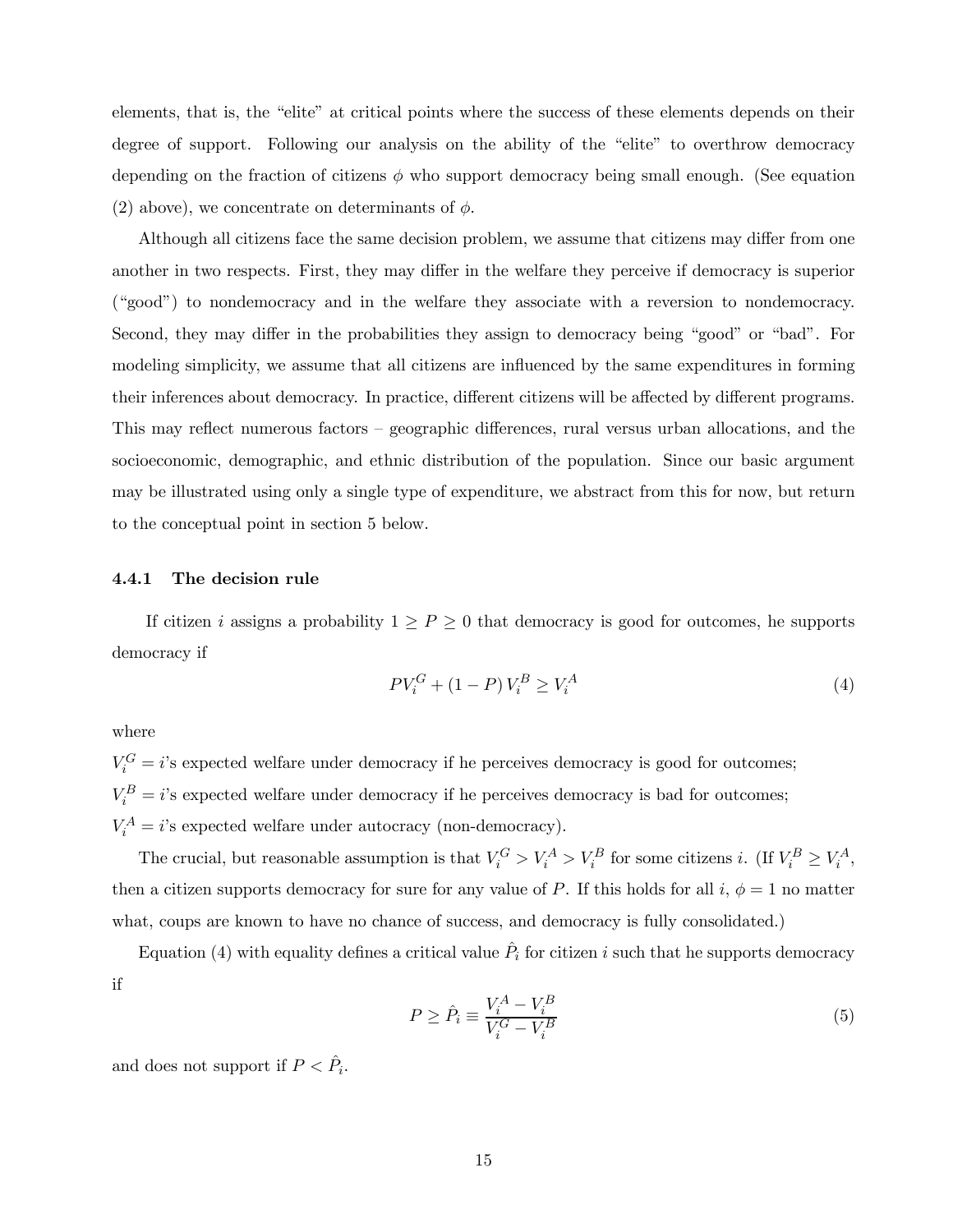### 4.4.2 Public support for democracy

The distribution of values of  $V_i^G$ ,  $V_i^B$ , and  $V_i^A$  in the population induces a distribution of  $\hat{P}_i$  via equation (5). Denote the CDF of  $\hat{P}_i$  by  $F(\hat{P}_i)$ . The fraction of citizens who support democracy for a value  $P$  is then simply

$$
\phi \equiv F(P) \tag{6}
$$

that is, the fraction of citizens with  $\hat{P}_i \leq P$ . The key observation here is that the higher is P, the greater is the fraction of citizens who support democracy.

We now turn to how  $P$  is formed, that is, how the public forms its perception of the value of democracy. This will allow us to address the question: how might the public's uncertainty about the value of a democratic system help explain the greater political deficit cycle in new democracies?

#### 4.4.3 The basic inference problem

Since the efficacy of democracy is unobserved, a natural framework is to use Bayes' rule. Suppose that in an election period, individuals form the posterior  $P(\cdot)$  that democracy is good for outcomes on the basis of observed economic performance ("salaries and allowances are paid", "electricity works", etc.) and their prior using Bayes' rule.

Consider an "event" Z that can have two outcomes: "salary paid" or "salary not paid",  $Z = S$  or  $Z = X$ . Let  $\delta = \Pr(Z = S \mid \text{demoracy is "good")}$  and  $\beta = \Pr(Z = S \mid \text{demoracy is "bad")}$ , where  $\delta > \beta$ . Let  $\pi =$  prior that democracy is "good" prior to observing the event S or X. The posterior P that democracy is good conditional on the observed outcome may then be written:

$$
P(S) = \frac{\pi \delta}{\pi \delta + (1 - \pi)\beta} \tag{7a}
$$

$$
P(X) = \frac{\pi (1 - \delta)}{\pi (1 - \delta) + (1 - \pi) (1 - \beta)}
$$
(7b)

We interpret "events" or "outcomes" not simply as general macroeconomic outcomes, but as specific events, such as paying salaries. What is important for our argument is that the outcome of an event may be affected by fiscal policy.

Equations (7) have a number of implications:

a)  $P(S) \ge P(X)$  iff  $\delta > \beta$ , which follows from definition of  $\delta$  and  $\beta$ .

b) In an established democracy ( $\pi = 1$ ), outcomes have no effect on support for democracy:  $P(S) =$  $P(X)=1.$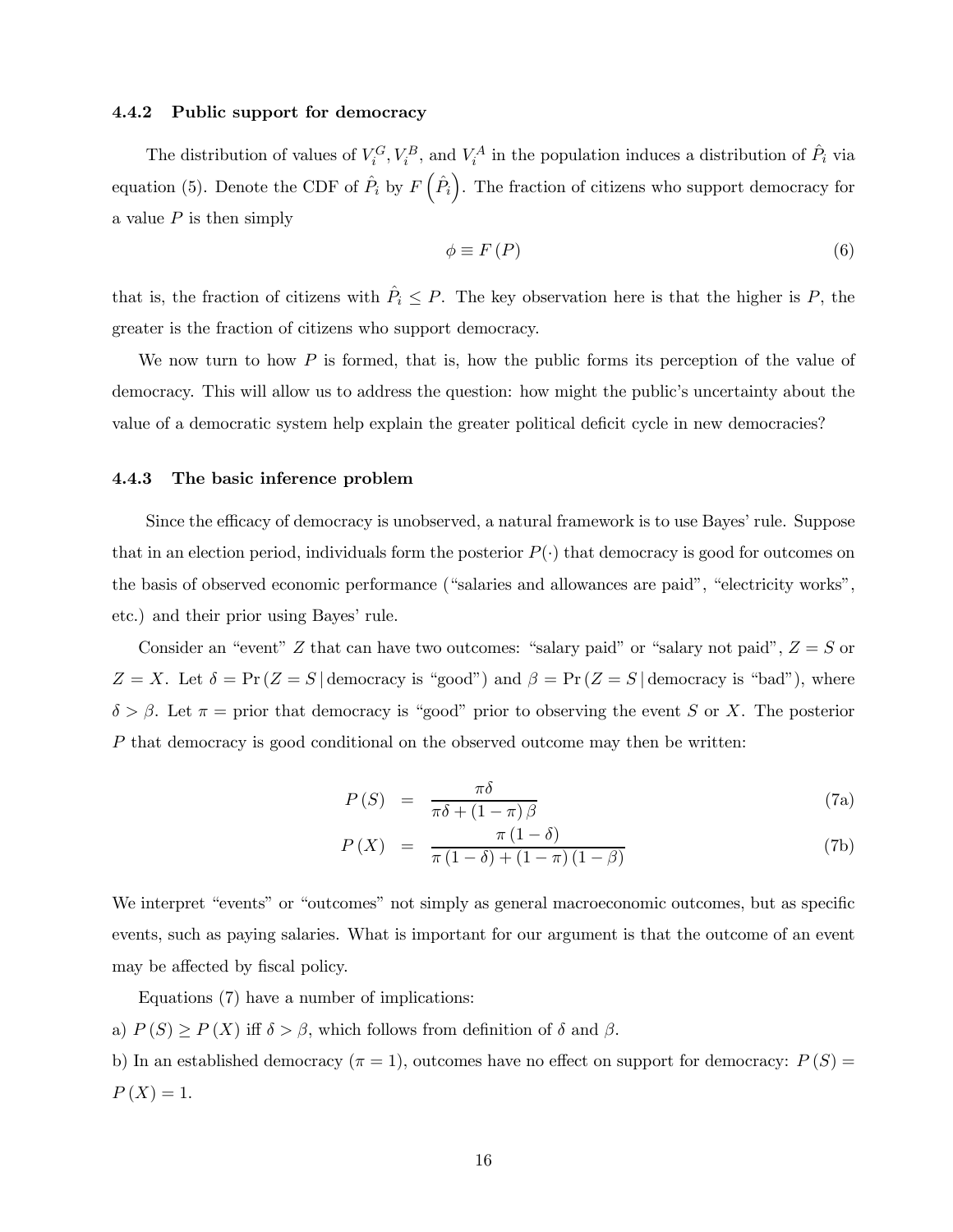b')  $\pi = 0 \Longrightarrow P(S) = P(X) = 0$ , outcomes also have no effect on support for democracy. c) In a fragile democracy  $(0 < \pi < 1)$ , a bad outcome lowers support for democracy.

To summarize, good performance (that is,  $Z = S$  rather than  $Z = X$ ) may be quite important in inducing the belief that democracy is good (that is, in increasing the posterior  $P$ ) when prior beliefs in democracy (*i.e.*,  $\pi$ ) are weak. One is then lead to ask: what actions can the government take to increase the probability of good outcomes? We concentrate on the use of fiscal policy.

## 4.5 Fiscal Policy

We now consider how fragility of democracy (low  $\pi$ ) affects election-year deficits, where election years are taken as points of high vulnerability of democracy. (See the discussion in section 2.3.)

#### 4.5.1 Government choices

Our key assumption here is that the government can devote resources to increasing the probability of a good outcome of event Z. We model this simply by assuming that the probability  $\mu$  of a good economic outcome is monotonically increasing in government expenditure  $g$ . That is:

$$
\mu(g) \equiv \Pr\left(Z = S \,|\, g\right) \tag{8}
$$

(so that  $Pr(Z = X) = 1 - \mu(g)$ ), where  $\mu'(g) > 0$ .

Moreover, suppose, as is consistent with the distinction between new and established democracies, lack of experience with election-year economics (or lack of transparency) in the former implies that citizens do **not** associate the observation of outcome  $S$  rather than  $X$  with manipulation by the government (that is, individuals must believe that  $\delta$  and  $\beta$  represent the true conditional probabilities that the outcome  $Z = S$  will be observed.) Hence, Bayes' rule for forming the posteriors  $P(X)$  to  $P(S)$  is valid.

Using (8), one can then derive the probability that citizens assign to democracy being good conditional on the government's choice of  $g$ , namely:

$$
P(g) = \mu(g) P(S) + (1 - \mu(g)) P(X)
$$
  
=  $\mu(g) (P(S) - P(X)) - P(X)$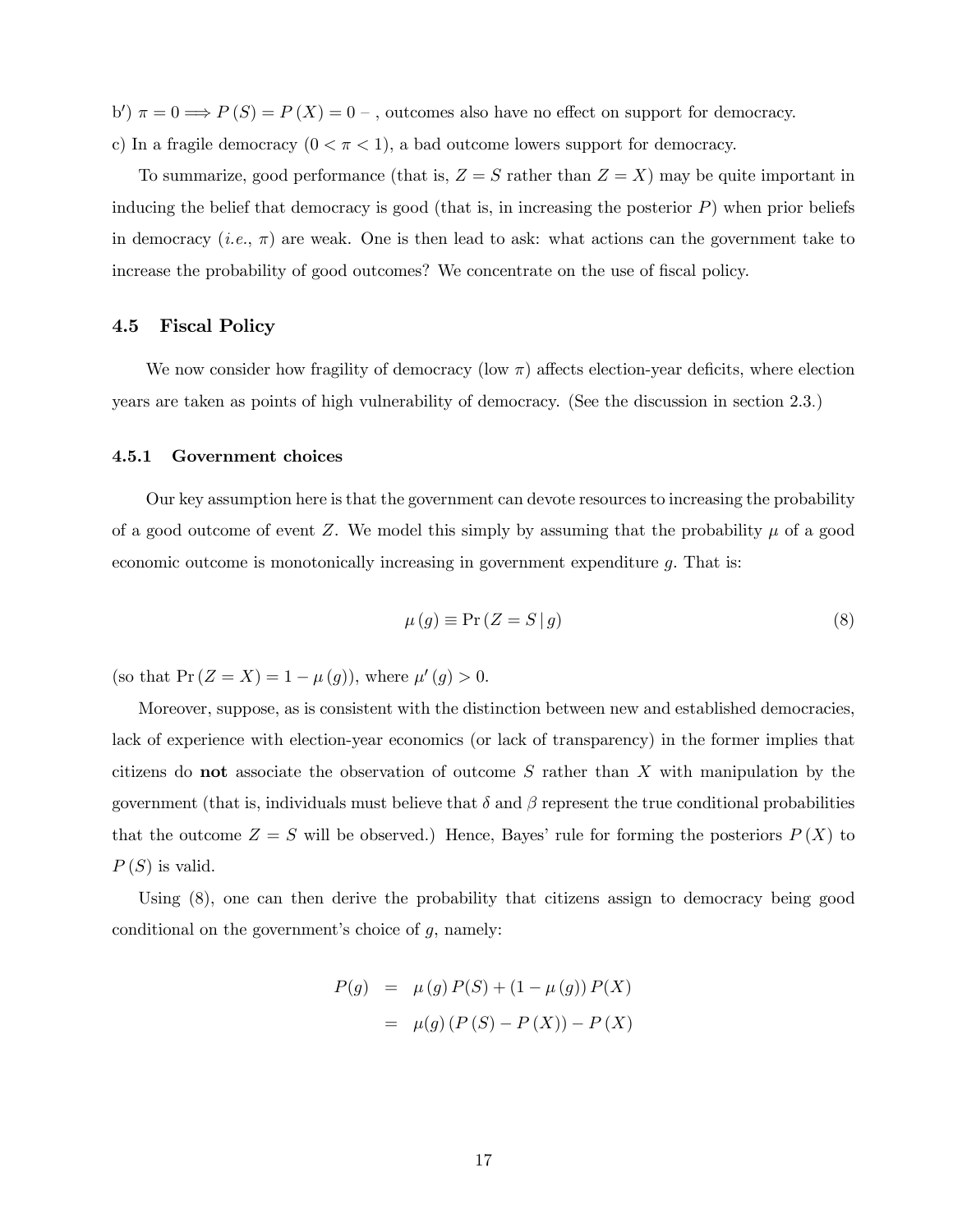From (7), one has that

$$
P(S) - P(X) = \frac{\pi (1 - \pi) (\delta - \beta)}{(\pi \delta + (1 - \pi) \beta) (\pi (1 - \delta) + (1 - \pi) (1 - \beta))} > 0
$$
 (10)

so that  $P(g)$  is monotonically increasing in g. From (6), this implies that  $\phi$  is monotonically increasing in g as well.

#### 4.5.2 The Government's Objective

The government has to make a choice of how to allocate fiscal expenditures across time, trying to insure its survival, but also not running such a large deficit in the election year that, if re-elected, it is unable to govern. We think of the government's problem as minimizing the cost of preserving democracy (where we ignore the attempt to win votes relative to opponent in order to focus on the implications of fragility) or, given tax revenues, to minimize the deficit consistent with democratic survival.<sup>20</sup> We choose this approach for a number of reasons. From a modeling strategy perspective, since our interest is in explaining the increase in deficits in election years in new democracies, we don't want to "build in" high expenditures or deficits. Having the government's objective be choosing the lowest level of expenditure consistent with preserving democracy should make clear this is not the case. From an empirical perspective, Brender and Drazen (2005a) find no evidence that deficit spending helps incumbents in new democracies get re-elected and some evidence that deficit spending over the term is punished depending on how the sample of incumbents is constructed. Hence, if incumbents see no direct electoral benefit to deficit spending (and see that it may be punished), it seems reasonable to argue that they want to keep the deficit as low as possible consistent with regime survival. An attempt to keep election year deficits as low as possible — while preserving democracy — may be further rationalized if leaders realize that democracy may also be jeopardized after the elections when measures to bring expenditures back to a sustainable level would need to be taken. Although the risk for a collapse is largest in an election year, the leaders may also wish to keep the probability of a collapse after the elections to the necessary minimum.

In our model with only one type of expenditure associated with democratic survival the government simply chooses the level of q consistent with satisfying the democratic survival constraint  $(2)$ 

<sup>&</sup>lt;sup>20</sup>An alternative is that the government maximizes the probability of democratic survival subject to a maximum allowable deficit. Our focus on how fragility of democracy (low  $\pi$ ) affects deficits implies that the formulation in the text is more natural. Moreover, the key result — targeting expenditures to the public rather than the elites — will hold under this alternative.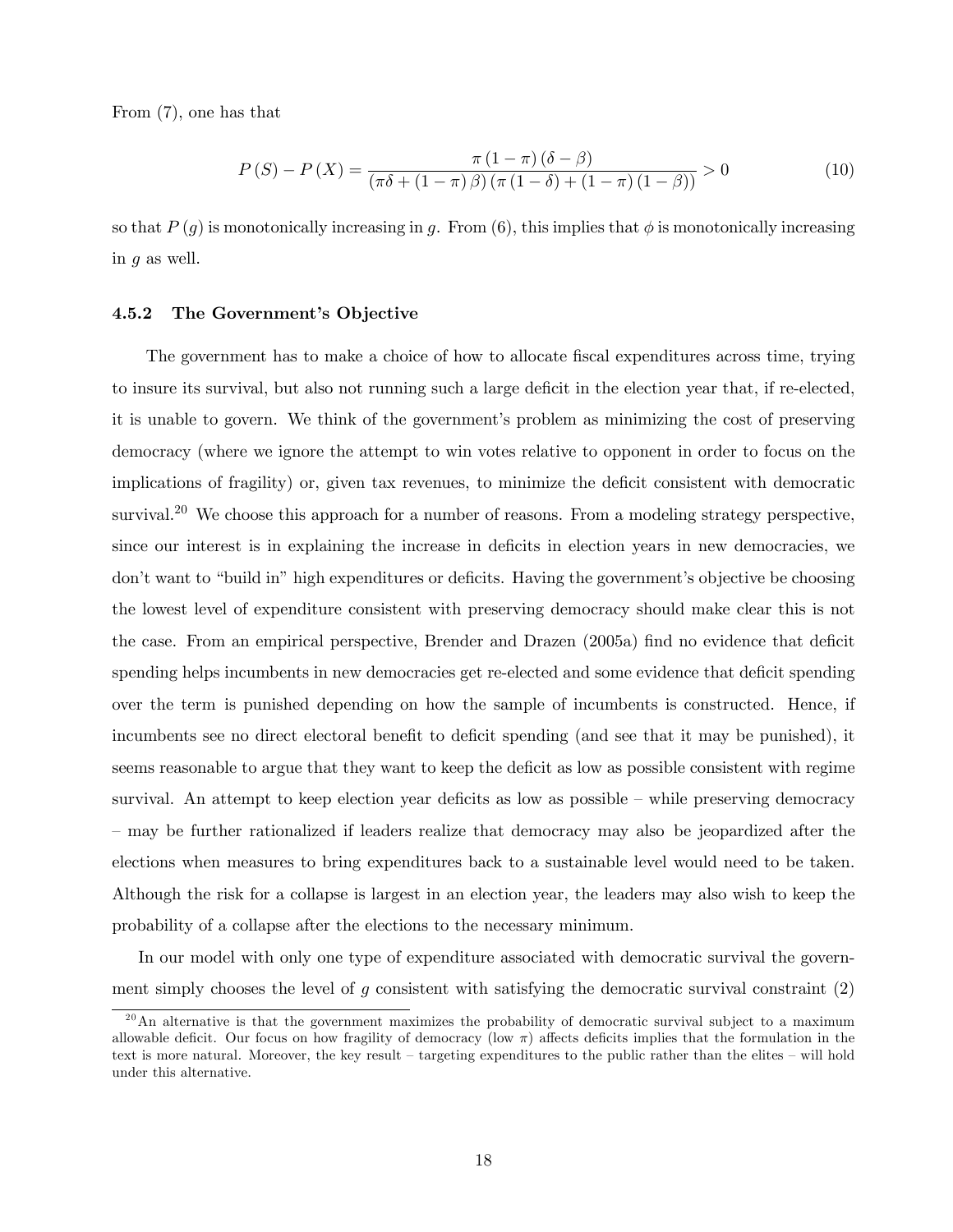with equality, subject to (6) on the relation of public support to expenditure  $g^{(2)}$ . The critical value of  $\phi$  to ensure democratic survival is:

$$
\begin{array}{rcl} \phi & \geq & \xi^{(-1)} \left( \frac{W^D - W^{FC}}{W^A - W^{FC}} \right) \\ & \equiv & \phi^{CRIT} \end{array}
$$

This gives the fraction of the population that must support democracy so that elites do not try to overthrow it. The associated level of expenditures consistent with the survival of democracy is then given by combining equations  $(11)$ ,  $(6)$ , and  $(9)$ . This implicitly defines the critical level of expenditures, denoted  $q^*$ :

$$
F^{(-1)}(\phi^{CRIT}) = \mu(g^*) (P(S) - P(X)) - P(X)
$$

where  $P(S) - P(X)$  is defined by (10).

Our modeling of the democratic survival problem is obviously extremely stylized, but it illustrates the basic problem of a new democratic regime concerned about the survival of democracy when public support is critical. If the public is not convinced about the ability of the democratic regime to maintain a functioning economy, the government may face the need to devote resources to making the citizens not turn against democracy. One could extend this simple model in the direction of greater realism, by, for example, further exploring uncertainty on the part of the government on the extent of expenditures needed to increase the probability of democratic survival. Our concern in this paper is in a very specific application of this type of a framework, namely, what may be true about the magnitude of expenditures to consolidate democracy. We now turn to this issue.

## 5 When will expenditure on the "masses" be large?

There are two basic parts of our argument that the political deficit cycle in new democracies reflects high net expenditures on voters to keep them from turning against democracy in an election year. First, net expenditures in new democracies will be directed toward the public in general rather than toward the elites. We assumed this in the model for two reasons. First, as discussed in section 2.2, we believe that consolidation of democracy is not addressed simply by catering to elites. Public

<sup>&</sup>lt;sup>21</sup>If there were different groups h in the population who were affected by different types of public expenditure  $g^h$ , the government's problem would be to choose the vector of  $g^h$  to hit the critical value  $\phi^{CRIT}$  at the lowest expenditure level.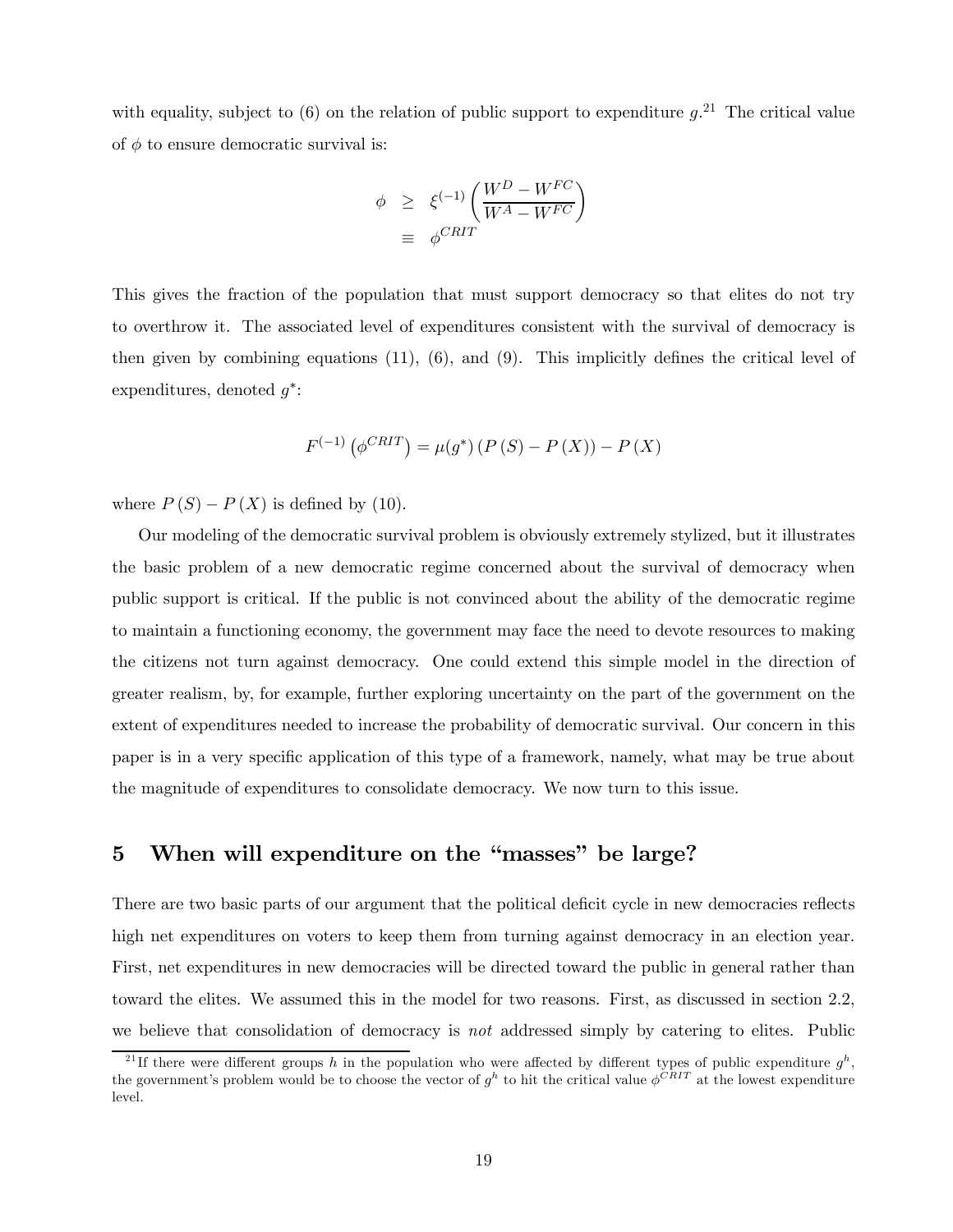attitudes are crucial and the public must be "brought on board". Second, in explaining the "new democracy effect" found in Brender and Drazen (2005a) we do not think that expenditures directed solely at elites would be of sufficient magnitude to explain the observed effects.<sup>22</sup> That is, any model that would explain the data must, in our opinion, focus on the public, and clarity of exposition led us to concentrate on that.

Some evidence that high expenditures in election years in new democracies are not primarily directed at the elites may be seen in Table 3, where we look at the composition of the increase in expenditures in the election year in the 20 new democracies that had the largest such increase in the sample used by Brender and Drazen (2005a). Countries are ordered by the overall growth in expenditure in the election year (in percent of GDP) relative to the previous year, indicated by the number in parentheses after the election date. For each country the table compares the fraction of the increase in public expenditures that was due to each of 4 spending categories (with the share of each category in total spending in the year before the election in the left-hand column in each category). A larger figure in the right-hand column than in the left-hand column in each category indicates a more than proportional share of that item in the election-year spending expansion. Overall, it seems that the increase in public spending in election years tended to be proportional to the composition of spending before the election year with the share of social spending (welfare transfer payments, education and health) unchanged on average.<sup>23</sup> The detailed composition of the increase in spending suggests that it was mostly transfer payments, agricultural subsidies to restore food supplies, or payment of arrears to utility suppliers that accounted for the increased spending in the election years. While not offering an unequivocal proof, these expenditures can more intuitively be classified as spending on the masses than on elites.

## [Put Table 3 Here]

The second part of our argument is that these expenditures will be large, in the sense of being able to explain the magnitude of the deficit cycle. It obviously makes no sense to measure the size of fiscal expenditure and the deficit as "proof", since this is what we are arguing the fragility of democracy can explain. Looking at types of expenditure that we would associate with democratic

 $22$  We note however that when buying off elites is seen as critical to democracy surviving, the amount that needs to be given to elites to secure their support need not be proportional or correlated with their size. That is, a very powerful elite may be able to extract an immense amount of resources from the government in order that they to secure their support for the regime.

 $^{23}$ The noticeable outlier Ethiopia reflects the combined effects of the war with Eritrea and famine which required higher military spending and agricultural subsidies.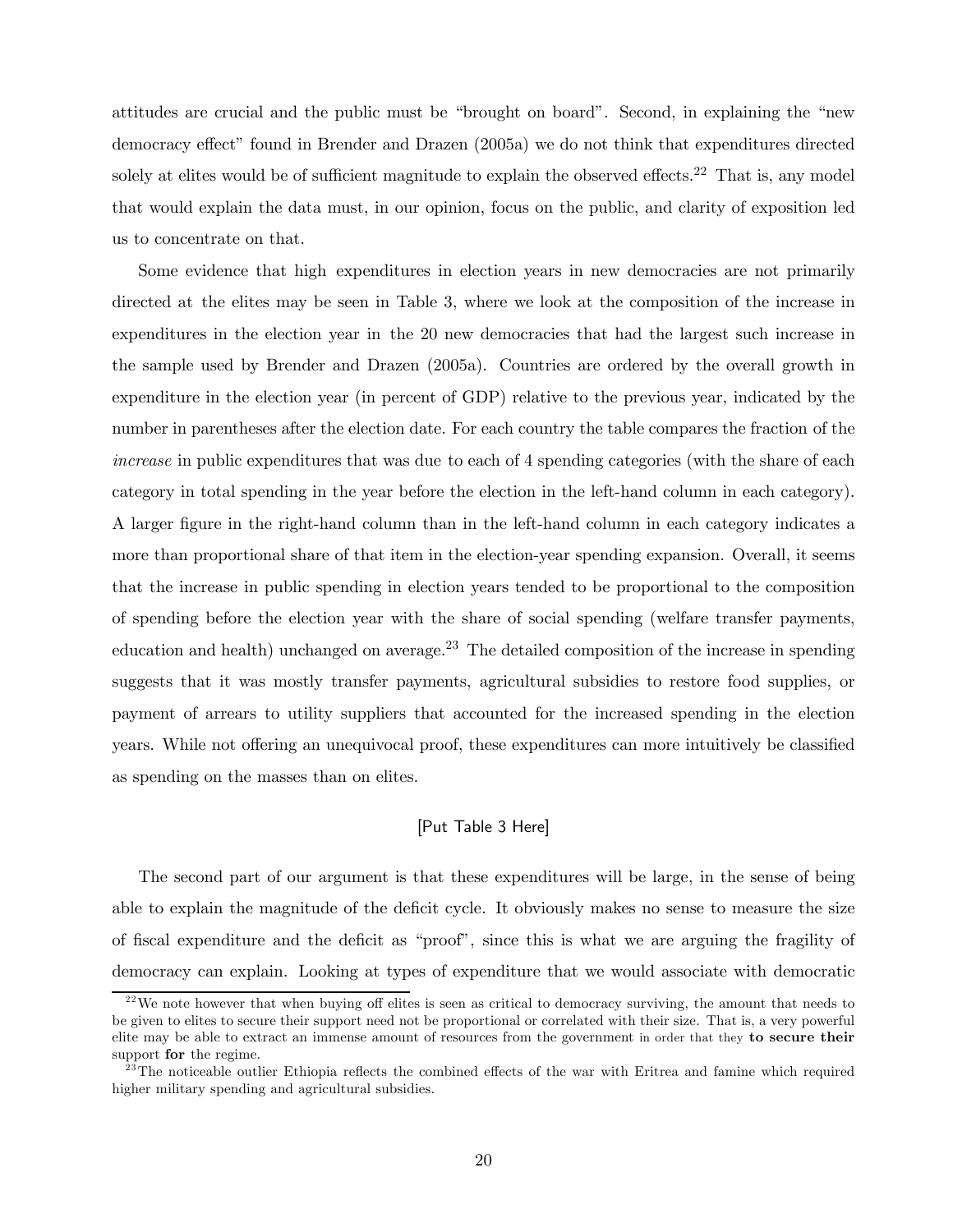consolidation (along the lines of Table 3) is also uninformative, as the aggregate nature of the data makes it impossible to associate a given expenditure with consolidation with any confidence.

What we do instead is to use the model to help understand why these expenditures may be large. The model highlights three determinants of the magnitude of expenditures needed to consolidate democracy. We list and discuss them in turn, asking what are the conditions for democratic fragility to imply large (election-year) expenditures  $g^*$ .

First, from (11) (and the underlying (3)) we see that the level and sensitivity of  $\xi$ , the probability of a successful overthrow of democracy as perceived by the elites, to  $\phi$ , support for democracy by the masses, is important. A low level of  $\phi$  (that is, a high level of  $\xi$ ) in the absence of government action, as well as a low sensitivity of  $\xi$  to  $\phi$  (so that a large increase in  $\phi$  is needed to reduce  $\xi$  significantly) will lead to higher level of expenditures g. Intuitively, if the public begins with a weak belief in democracy and this implies that anti-democratic elements think an anti-democratic coup has a large chance of success, government expenditure on consolidation will be high.

In Table 4, we give more detail on the political and economic situation in which high electionyear expenditures were undertaken in each of the 20 incidents listed in Table 3. Although our characterization of a specific case may be subject to alternative judgements, we believe that they accurately depict the general phenomena. Consistent with the view that high expenditures may reflect weak public belief in democracy (and the implied threat to democracy from anti-democratic elements), we find that 7 of the 20 campaigns in Table 3 (that is the campaigns in new democracies where the largest increases in expenditures took place) were carried out where there was the perception of a substantial threat to democracy (Turkey 1977, Cyprus 1973, Spain 1982, Ethiopia 1999, Jamaica 1976, Fiji 1982 and Nepal 1985) and 7 others in what was seen as an environment of a serious sociopolitical crisis (Brazil 1989, Greece 1981, Bolivia 1993, Turkey 1991, Mongolia 1997, Fiji 1977 and Spain 1979). Additionally, in Cyprus in 1983 the elections took place immediately after the declaration of independence by the northern part and amidst fears of an pending Turkish invasion.

## [Put Table 4 Here]

Second, the analysis indicates that the difference between  $P(S)$  and  $P(X)$  (that is, the difference between the posterior P that democracy is good conditional on observing a good economic outcome versus observing a bad economic outcome) is crucially important. Using (10) we see from the numerator that  $P(S) - P(X)$  will be large when the prior that democracy is good is close to  $\frac{1}{2}$  (so that  $\pi (1 - \pi)$  is maximized) and when  $\delta - \beta$  is large, that is, when citizens believe that the difference in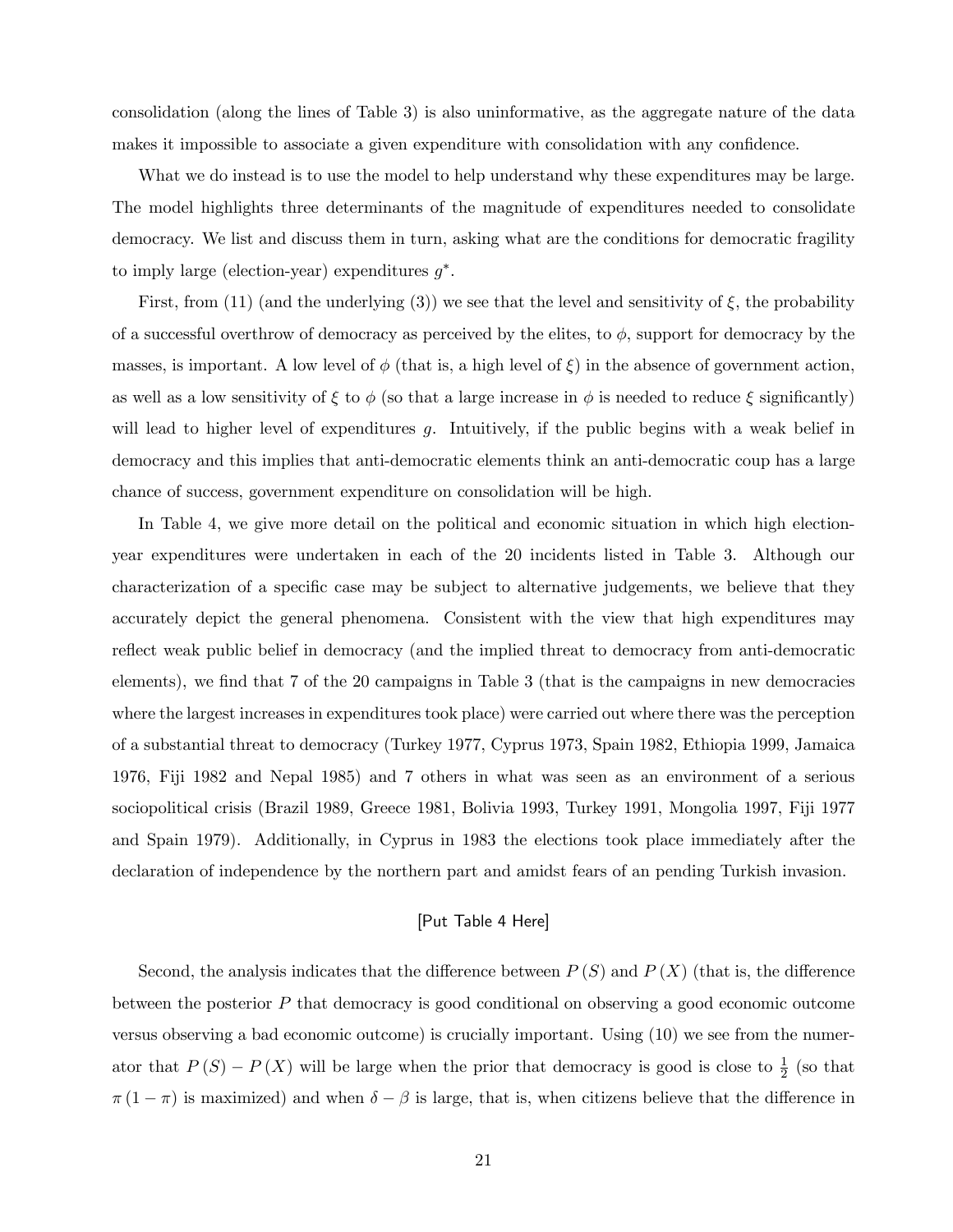the probability of a good economic outcome when democracy is "good" and when it is "bad" is large. That is, observed events will be important to citizens in drawing inferences about whether democracy is good when they do not have strong beliefs *ex ante* in either direction and when they believe that outcomes may be quite different if democracy is superior or not. This is likely to occur when democracy is new and to fade as citizens gain more experience with the democratic environment, in line with the findings in Brender and Drazen (2005a).

Third, the sensitivity of good versus bad outcomes to fiscal policy is crucial. In terms of our specific model, how does the probability  $\mu$  that a good outcome will be observed rise as expenditure g increases? Intuitively, how costly is it for the regime to produce good outcomes, that is, outcomes that will induce citizens to support democracy? In practice this would depend, inter alia, on the magnitude of the problems facing the economy before the election year and on "luck" -  $e.g.,$  global developments. A negative external shock - such as a global slowdown or an increase in import prices - after democratization would make it more difficult - and costly - for the government to persuade the public that democracy can coexist with a functioning economy. Though we did not model it, a crucial characteristic of new democracies is that voters do not see fiscal policy directed toward this end as manipulative. To the extent they learn about election-year manipulation, this sort of fiscal policy will be ineffective and hence less likely to be used.

A somewhat rough indication that manipulation is less observable in new democracies can be drawn from Table 5. In this table we compare the data on public expenditure as reported in the IFS in the year subsequent to the one for which the data are reported with the latest available data for the same year.<sup>24</sup> We find that in new democracies the level of expenditure reported immediately after the election year were 1.6 percent lower than finalized data; it was lower by only 0.3 percent in non-election years. In contrast, in established democracies initial reports for election years were 0.1 percent higher than the final data, compared to 0.4 percent in non-election years. While a comprehensive analysis of the differences in the quality of reporting in various groups of countries is beyond the scope of this paper, these figures are suggestive that new democracies provide a lower quality of data to their citizens in election years.

One issue that we did not model explicitly, but may be quite important in explaining the magnitude of expenditures associated with democratic consolidation is the dispersion of the population in terms of the specific expenditures that would affect the perception that "democracy is good." The greater of the dispersion of the population in this respect, the larger may be the expenditure needed

 $24$  For example, we compare the data for Spain in 1982, as reported in the 1983 IFS, with the data for Spain in the same year as reported in the 2005 IFS.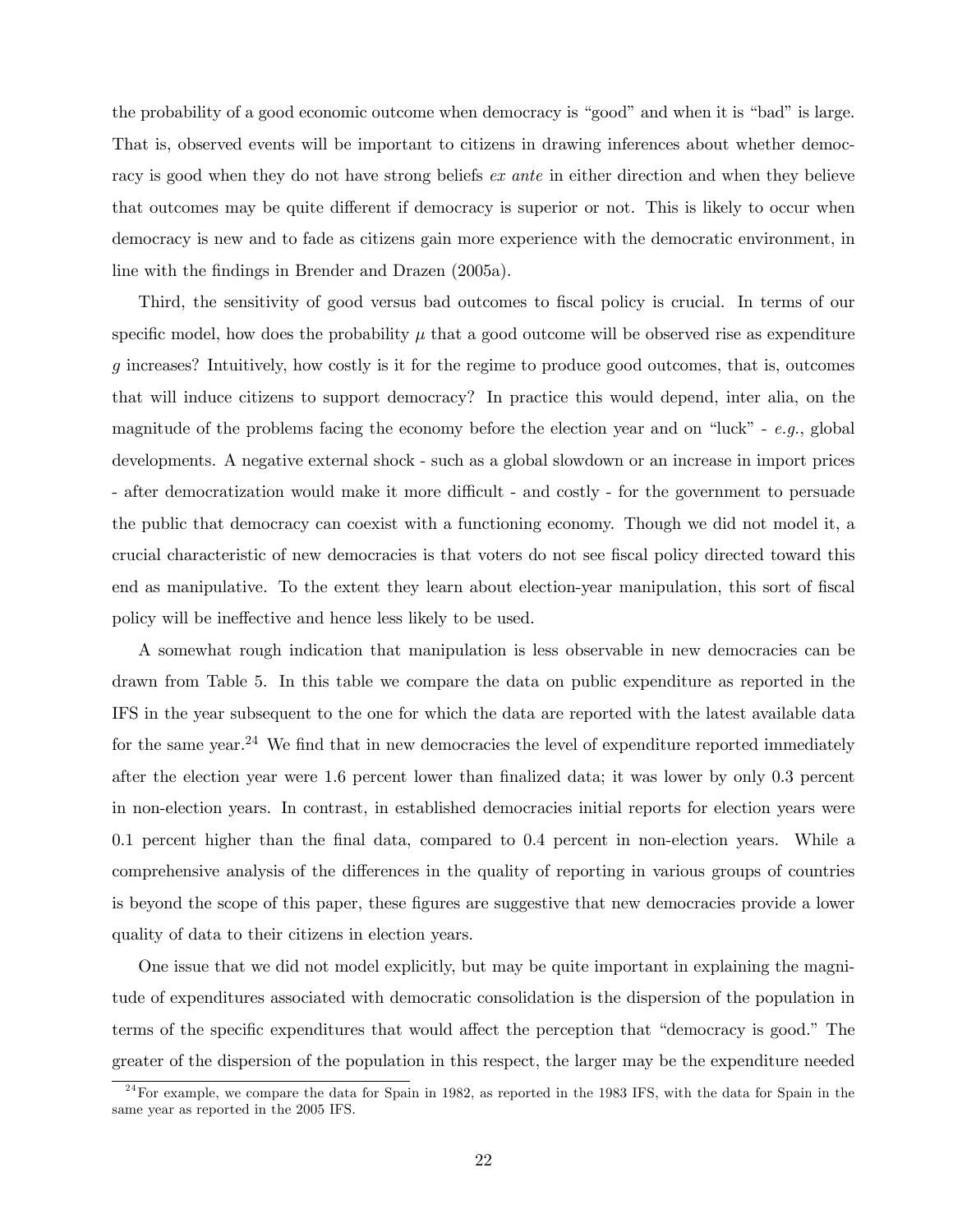to generate sufficient support. As discussed above, for modeling simplicity, we considered all citizens as being influenced by the same expenditures, while in practice various groups will be affected by different programs. For example, revamping power supplies by paying arrears to the electric company may be an expenditure that affects the attitudes of a large share of the population in a relatively developed and densely populated country, but much less so a regionally divided less developed one. To the extent that amounts spent by the government on each program reach only a limited part of society, larger expenditures may be required to generate sufficient support. In fact, regional conflicts were an important factor in some of the new democracies in Table 4.

## 6 Concluding comments

New democracies as a group are characterized by significant election-year increases in public expenditures and deficits not observed in established democracies. Though conventional wisdom is that high expenditures or deficits may help an incumbent get re-elected, Brender and Drazen (2005b) find no evidence that deficits help an incumbent get reelected in any group of countries, including new democracies. This suggests that the increases in spending in election years observed in new democracies may reflect something other than the incumbent's attempt to gain votes.

In this paper, we have explored the argument that the political cycle in new democracies reflects the fragility of democracy in these countries, that is, the less than full belief of citizens in the efficacy of democracy in producing good economic results. This perception leads governments to expend resources at points where democracy may be especially vulnerable in order to convince the public that "democracy works". The resulting increase in expenditures and deficits may be significant.

Empirically, we find that new democracies are indeed more fragile, both in terms of the public's attitudes toward democracy and the actual likelihood of a collapse. We find that in a new democracy, democracy is far more likely to collapse in an election than a non-election year, so that election years are an obvious critical point for the survival of democracy. There are several reasons why this may be so, including that the time of elections is an obvious focal for dissatisfaction with the new democratic system and a technical point of discontinuity. Combining the above argument on the use of expenditures to consolidate democracy at critical points with the observation that elections are likely to be such points leads to the result that fragility of democracy may explain the existence of a political budget cycle.

We have argued, however, that fragility alone is not sufficient to explain election-year effects. For good economic results to convince the public that "democracy works", such results cannot be seen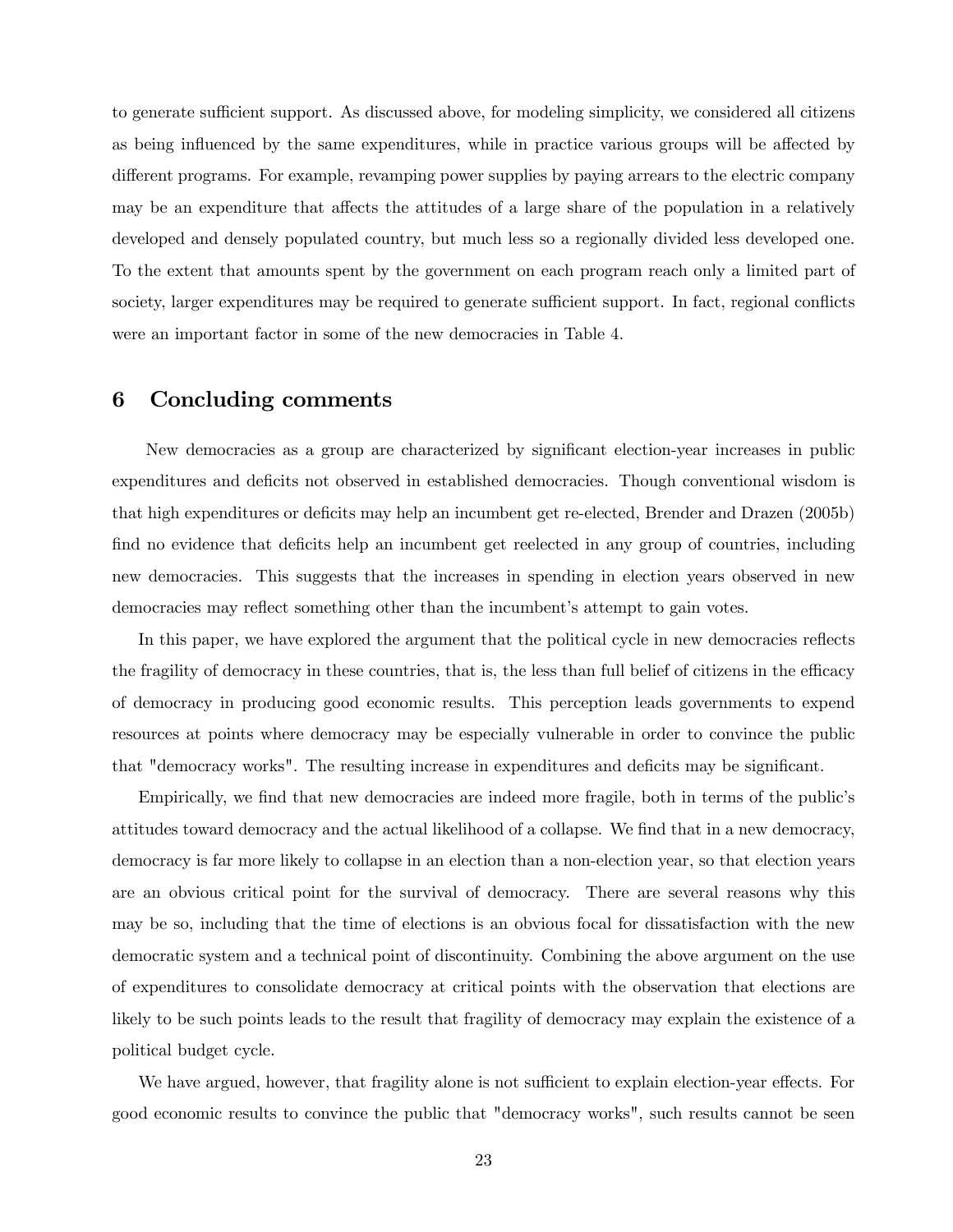by the public as a reflection of temporary increases in government expenditure. That is, fiscal policy cannot be seen simply as political manipulation. When voters are experienced with the electoral system and have good information about fiscal policy, election-year increases in government spending are unlikely to lead them to believe that the system is working well. (In fact, as we show in an earlier paper, voters in established democracies punish election-year deficits.) It is only when voters lack experience or information, that is, in new democracies, that such increases in expenditure might be effective in affecting perceptions of the efficacy of the democratic system. Hence, it is the combination of fragility and newness that is key to political expenditure and deficit cycles in new democracies.

Much of the literature on democratic consolidation has focused on elites and the need to gain their support in order for democracy to be consolidated. In contrast, we stress the importance of the attitude of ordinary citizens — their disenchantment with democracy is crucial to the possibility that anti-democratic elites may successfully overthrow democracy, while their support of democracy will help ensure its survival. This shift in focus has both important theoretical and empirical implications, the existence of a political expenditure or deficit cycle being the focus of this paper.

We have tried to marshal different types of empirical evidence to buttress our conceptual argument. Unfortunately, direct tests of some of our arguments are impossible for both conceptual reasons and due to data unavailability. Nonetheless, we think the evidence, while certainly not definitive, is quite suggestive of the possible connection between democratic fragility and the existence of political budget cycles in new democracies.

We further hope that this paper serves as a contribution to the more general question of determinants of economic policy in states or polities where democracy is not consolidated. Formal modeling of the political economy of weak states is relatively recent. Much good work has already been done, some of which we have discussed here. Like others, we think that this is an especially important area of research. Our focus on the importance of public attitudes toward democracy in explaining policy choices in fragile democracies is a step in that more general research program.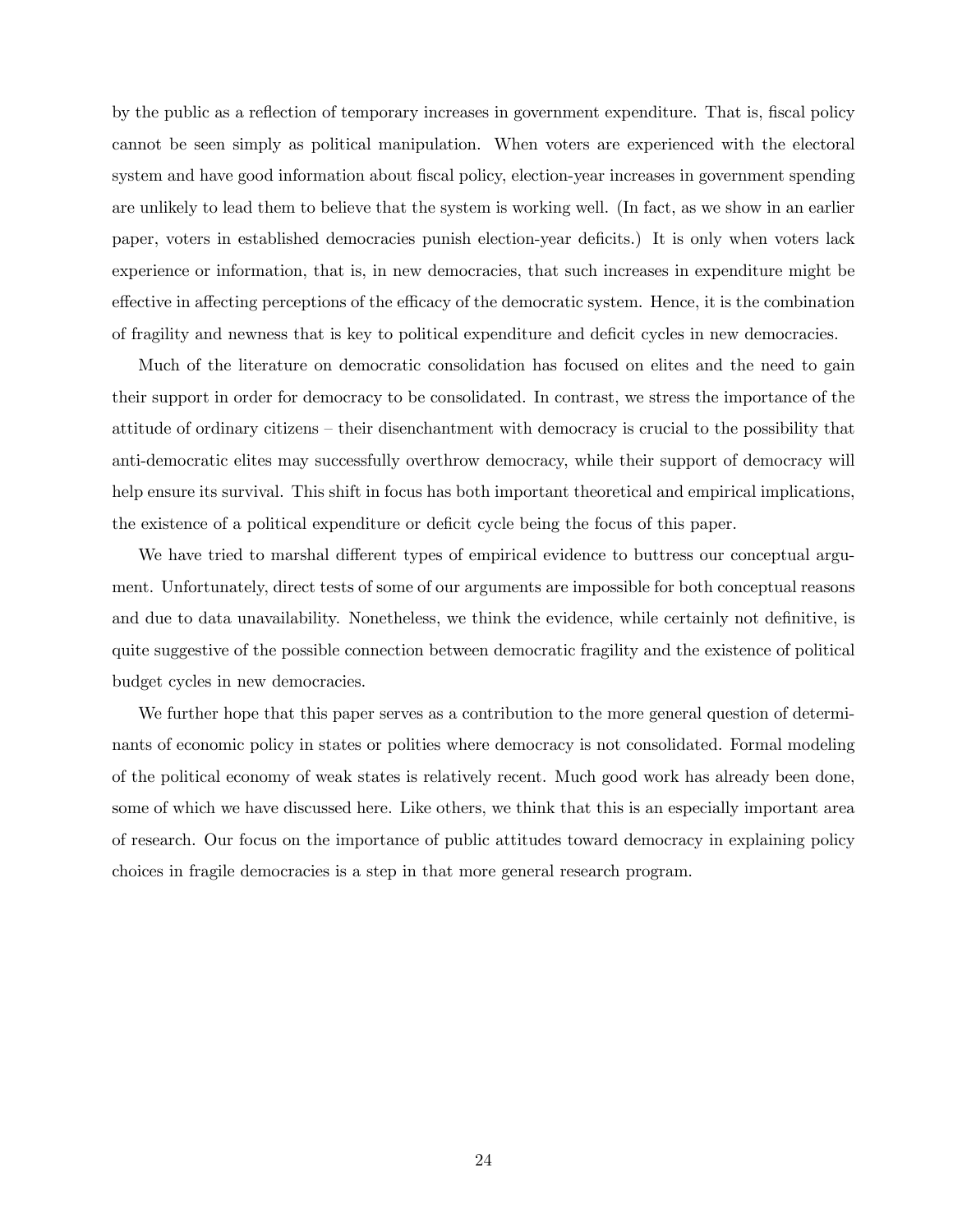# References

- Acemoglu, D. and J. Robinson (2005), Economic Origins of Dictatorship and Democracy, Cambridge, UK: Cambridge University Press.
- Bernhard, Reenock, and Nordstrom, (2003), "Economic Performance and Survival in New Democracies: Is there a Honeymoon Effect?," Comparative Political Studies 36, 404-431.
- Brender, A. (2003), "The Effect of Fiscal Performance on Local Government Election Results in Israel: 1989-1998," Journal of Public Economics 87, 2187-2205.
- Brender, A. and A. Drazen (2005a), "Political Budget Cycles in New Versus Established Democracies", Journal of Monetary Economics 52, October 2005.

(2005b), "How Do Budget Deficits and Economic Growth Affect Reelection Prospects?," NBER Working Paper 11862.

- Diamond, L. (1994), "Toward Democratic Consolidation," Journal of Democracy 5.
- Drazen, A. and M. Eslava (2005), "Electoral Manipulation via Voter-Friendly Spending: Theory and Evidence," NBER Working Paper 11085.

(2006), "Pork Barrel Cycles," NBER working paper 12190.

Gillespie, C. (1991), "The Role of Civil-Military Pacts in Elite Settlements and Elite Convergence: Democratic Consolidation in Uruguay," in Gunther and Higley, eds. Elites and Democratic Consolidation, Cambridge: Cambridge University Press.

Inglehart, R., et al. (2004), World Values Surveys and European Values Surveys, 1999-2001, Ann Arbor, MI: Inter-university Consortium for Political and Social Research.

Linz, J.J., and A. Stepan (1978), The Breakdown of Democratic Regimes, Baltimore, MD: Johns Hopkins University Press.

(1996), Problems of Democratic Transition and Consolidation: Southern Europe, South America, and Post-Communist Europe, Baltimore, MD: Johns Hopkins University Press.

- Mainwaring, S. (1992), "Transitions to Democracy and Democratic Consolidation: Theoretical and Comparative Issues," working paper.
- Moore, B. (1966), Social Origins of Dictatorship and Democracy: Lord and Peasant in the Making of the Modern World, Boston: Beacon Press.
- O'Donnell, G. (1996), "Illusions About Consolidation," Journal of Democracy 7, 34-51.
- G. O'Donnell and P. Schmitter (1986), Transitions from Authoritarian Rule: Tentative Conclusions about Uncertain Democracies, Baltimore: Johns Hopkins University Press.
- Przeworski, A., M.E. Alvarez, J. Cheibub, and F. Limongi (2000), Democracy and Development : Political Institutions and Well-Being in the World, 1950-1990, Cambridge, UK: Cambridge University Press.
- Remmer, K. (1996), "The Sustainability of Political Democracy: Lessons from South America," Comparative Political Studies 29, 611-634.
- Rueschemeyer, D., E.H. Stephens and J.D. Stephens (1992), Capitalist Development and Democracy, Chicago: University of Chicago Press.
- Rustow, D.C. (1970) "Transitions to Democracy: Toward a Dynamic Model," Comparative Politics 2, 337-363.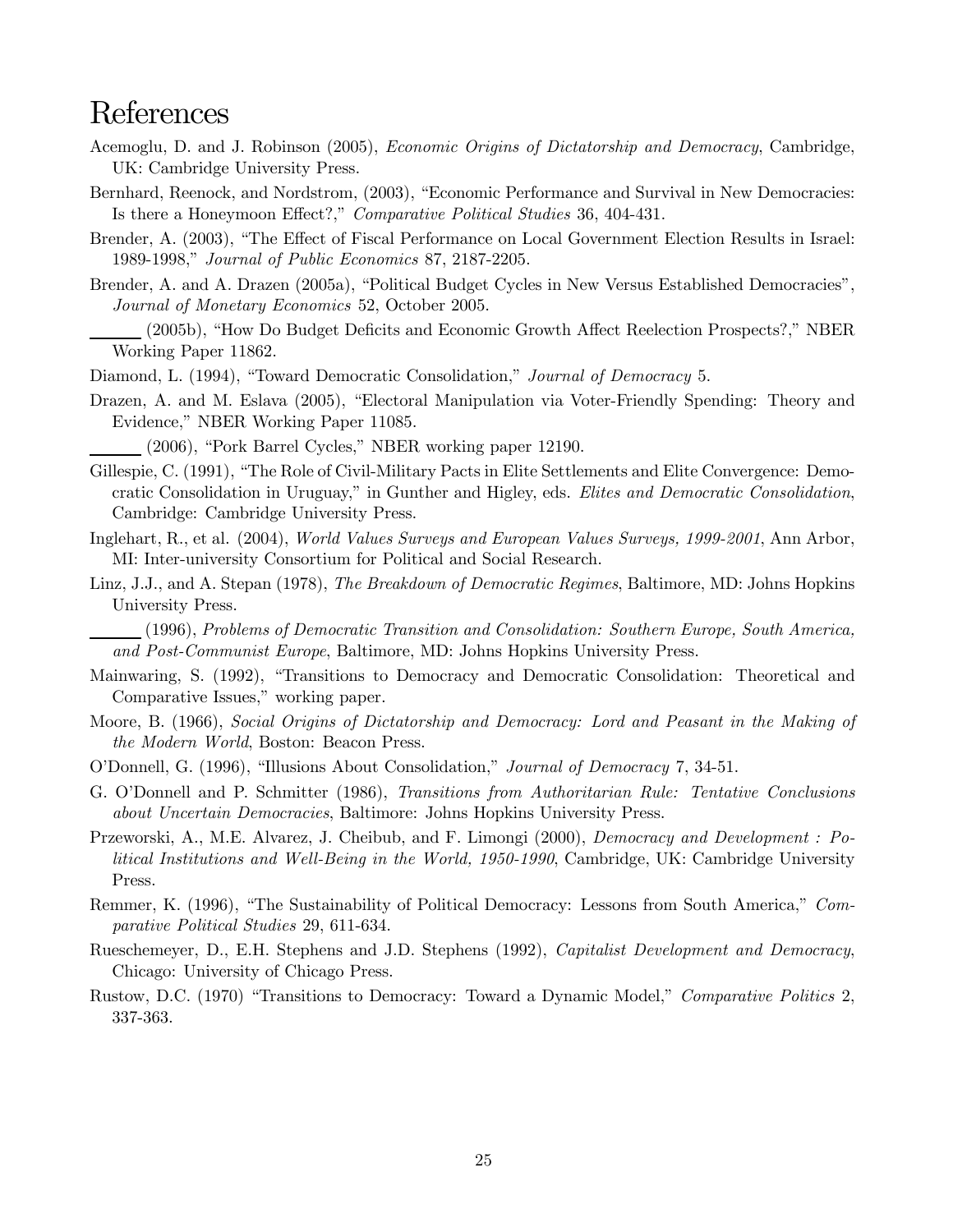|                                                     |     | New Democracies <sup>1</sup> |       |              | Old Democracies <sup>1</sup>             |       |                             |  |
|-----------------------------------------------------|-----|------------------------------|-------|--------------|------------------------------------------|-------|-----------------------------|--|
|                                                     |     |                              |       |              | (Percent of all the years in the column) |       |                             |  |
|                                                     |     |                              | Other | Total No. of |                                          |       | <b>Other   Total No. of</b> |  |
|                                                     |     | <b>Election Years</b>        | years |              | Observations   Election Years years      |       | Observations                |  |
| <b>Fall of</b><br>Democracy <sup>2</sup>            | yes | 8.5                          | 3.0   | 37           | 0.4                                      | 0.7   | 10                          |  |
|                                                     | no  | 91.5                         | 97.0  | 974          | 99.6                                     | 99.3  | 1,419                       |  |
| Sharp decline in<br>the level of                    | yes | 10.8                         | 3.5   | 45           | 0.4                                      | 0.7   | 9                           |  |
| democracy <sup>3</sup>                              | no  | 89.2                         | 96.5  | 966          | 99.6                                     | 99.3  | 1,420                       |  |
| A decline of 2 or<br>more points in<br>the level of | ves | 12.3                         | 3.9   | 50           | 0.4                                      | 1.2   | 16                          |  |
| democracy <sup>4</sup>                              | no  | 87.7                         | 96.1  | 961          | 99.6                                     | 98.8  | 1,413                       |  |
| <b>Total Years</b>                                  |     | 130                          | 881   | 1,011        | 228                                      | 1,201 | 1,429                       |  |

## **Table 1: The Fall of Democracies in Election and Non-Election Years**

<sup>1</sup>Countries are defined as new democracies until the  $4<sup>th</sup>$  democratic election campaign.

 $2A$  downfall of a democracy is defined as a shift from a positive score in the democracy/autocracy scale in the POLITY IV dataset of the University of Maryland.

 $3$ Defined as a decline of 5 or more points in the democracy/autocracy scale, starting with a positive level. <sup>4</sup>Starting from a positive level.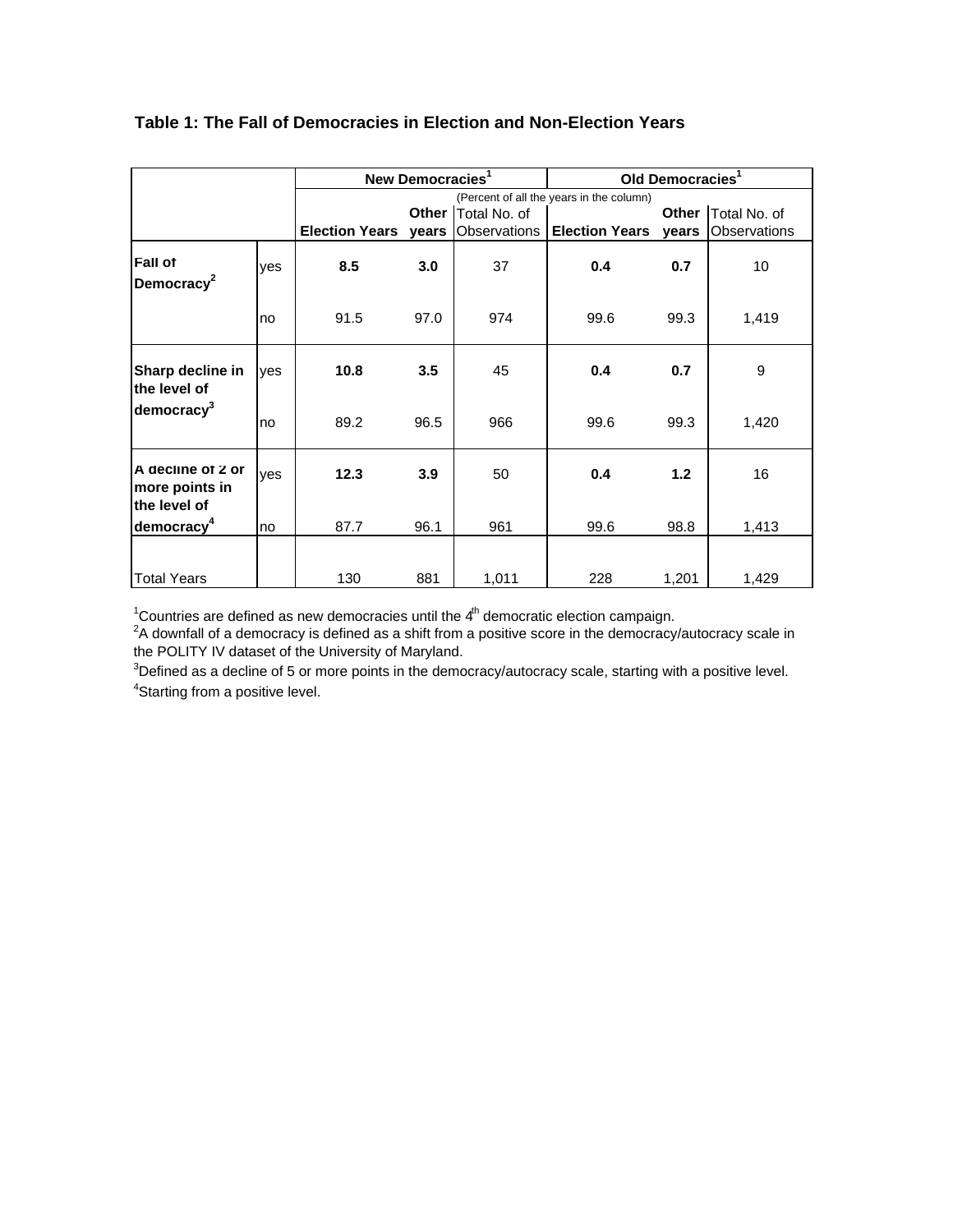|                                                                                                                                                        |                  |             | Share of    |                      |            |     |             |            |
|--------------------------------------------------------------------------------------------------------------------------------------------------------|------------------|-------------|-------------|----------------------|------------|-----|-------------|------------|
|                                                                                                                                                        |                  | GDP per     | population  | Share of             |            |     | of which:   |            |
|                                                                                                                                                        | <b>New</b>       | capita      | in ages     | population           |            |     | new         |            |
|                                                                                                                                                        | <b>Democracy</b> | $(1,000\$   | 15-64       | over age 64 Constant |            | N   | democracies | Adj. $R^2$ |
| Significance of economic performance:                                                                                                                  |                  |             |             |                      |            |     |             |            |
| Growth is important <sup>2</sup>                                                                                                                       | $0.049**$        | $-0.005***$ | $-0.005*$   | $0.007**$            | 1.088***   | 91  | 47          | 0.32       |
|                                                                                                                                                        | [0.028]          | [0.005]     | [0.073]     | [0.010]              | [0.000]    |     |             |            |
| Stable economic progress is important <sup>3</sup>                                                                                                     | $0.110***$       | $-0.003$    | 0.005       | 0.001                | 0.35       | 92  | 48          | 0.302      |
|                                                                                                                                                        | [0.000]          | [0.226]     | [0.152]     | [0.839]              | [0.108]    |     |             |            |
| Attitudes toward democracy and politics:                                                                                                               |                  |             |             |                      |            |     |             |            |
| Democracy is good <sup>4</sup>                                                                                                                         | $-0.171***$      | 0.006       | $-0.028***$ | 0.004                | $5.104***$ | 86  | 47          | 0.342      |
|                                                                                                                                                        | [0.004]          | [0.126]     | [0.001]     | [0.561]              | [0.000]    |     |             |            |
| Maintaining order is important <sup>5</sup>                                                                                                            | $0.077**$        | $-0.004*$   | $-0.005$    | 0.006                | $0.703***$ | 137 | 62          | 0.144      |
|                                                                                                                                                        | [0.012]          | [0.062]     | [0.250]     | [0.120]              | [0.006]    |     |             |            |
| Freedom of speech is important <sup>6</sup>                                                                                                            | $-0.052***$      | $0.004***$  | $-0.001$    | 0                    | 0.161      | 137 | 62          | 0.322      |
|                                                                                                                                                        | [0.001]          | [0.001]     | [0.718]     | [0.813]              | [0.223]    |     |             |            |
| Evaluation of democracy's progress <sup>7</sup>                                                                                                        | $-0.203**$       | $0.018***$  | $-0.041***$ | $-0.013$             | 5.087***   | 50  | 26          | 0.519      |
|                                                                                                                                                        | [0.048]          | [0.002]     | [0.003]     | [0.299]              | [0.000]    |     |             |            |
| Superiority of democracy <sup>8</sup>                                                                                                                  | $-0.208***$      | 0.006       | $-0.016*$   | 0.005                | 4.257***   | 85  | 47          | 0.319      |
|                                                                                                                                                        | [0.002]          | [0.179]     | [0.079]     | [0.517]              | [0.000]    |     |             |            |
| <b>Honesty and Government</b>                                                                                                                          |                  |             |             |                      |            |     |             |            |
| Cheating to get government benefits 9                                                                                                                  | $0.584***$       | 0.012       | 0.019       | $-0.042*$            | 1.129      | 134 | 59          | 0.152      |
|                                                                                                                                                        | [0.000]          | [0.272]     | [0.437]     | [0.057]              | [0.431]    |     |             |            |
| Avoiding fares on public transport <sup>10</sup>                                                                                                       | $0.650***$       | $-0.002$    | 0.012       | 0.015                | 1.3        | 121 | 53          | 0.171      |
|                                                                                                                                                        | [0.000]          | [0.851]     | [0.603]     | [0.456]              | [0.321]    |     |             |            |
| <b>Following politics on the media <math>^{11}</math></b>                                                                                              | 0.215            | $-0.002$    | 0.017       | $0.038**$            | 1.158      | 48  | 23          | 0.205      |
| $^1$ Based on the mean responses of citizens' in various countries to the World Values Survey (Inglebart (2004). The figures in the first row for each | [0.160]          | [0.787]     | [0.424]     | [0.047]              | [0.367]    |     |             |            |

## **Table 2: Differences in Attitudes and Preferences Between Citizens in New and Established Democracies 1**

1 Based on the mean responses of citizens' in various countries to the World Values Survey (Inglehart (2004). The figures in the first row for each question are regression coefficients and the figures in the second row are P values.

 $^2$  The share of respondents stating that a "high level of economic growth" is one of the two most important goals their country should aim for in the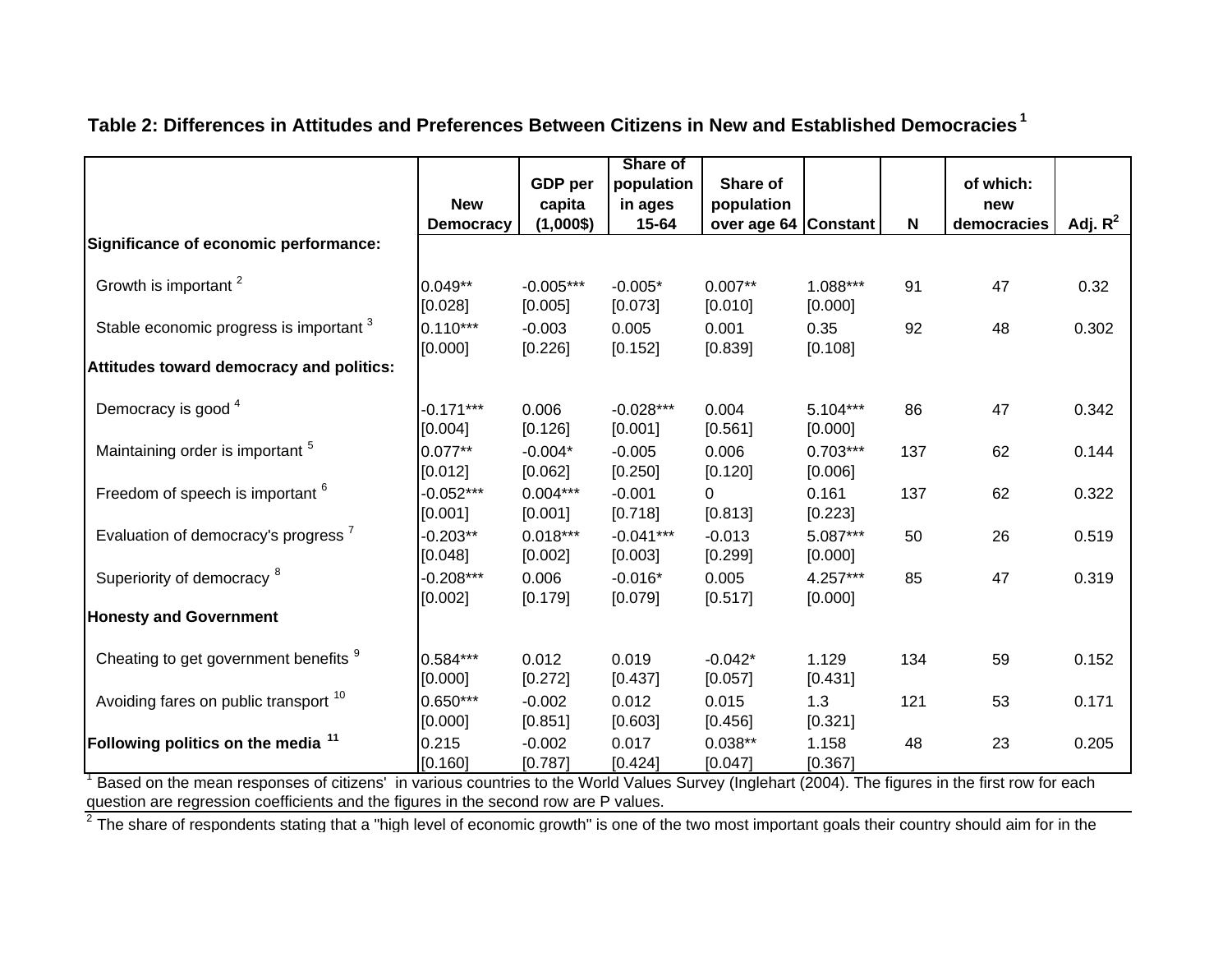next 10 years. The other options were "making sure that the country has strong defense forces", "seeing that people have more say about how things are done at their jobs and in their communities" and "trying to make our cities and countryside more beautiful".

 $3$  The share of respondents stating that a "stable economy" is one of the two most important goals their country should aim for in the next 10 years. The other options were "progress toward a less impersonal and more humane society", "progress toward a society in which ideas count more than money" and "the fight against crime".

p g g g pg y

<sup>4</sup> The means of respondents' opinions of the democratic system as a way of governing their country. The possible answers (on a scale of 4) ranged from "very bad" to "very good".

<sup>5</sup> The share of respondents stating that "maintaining order in the nation" is the most important goal their country should aim for in the next 10 years. The other options were "giving people more say in important government decisions", "fighting rising prices" and "protecting freedom of speech".

 $6$  The share of respondents stating that "protecting freedom of speech" is the most important goal their country should aim for in the next 10 years. The other options were "giving people more say in important government decisions", "fighting rising prices" and "maintaining order in the nation".

 $<sup>7</sup>$  The means of respondents' satisfaction with the progress of democracy in their country. The possible answers (on a scale of 4) ranged from "not at</sup> all satisfied" to "very satisfied".

<sup>8</sup> The means of respondents' agreement with the statement "Democracy may have problems but it's better than any other form of government". The possible answers (on a scale of 4) ranged from "strongly disagree" to "agree strongly".

 $9$  The means of respondents' opinions on how justifiable it is to claim government benefits to which one is not entitled. The possible answers(on a scale of 10) ranged from "never justifiable" to "always justifiable".

 $10$  The means of respondents' opinions on how justifiable it is to avoid a fare on public transport. The possible answers (on a scale of 10) ranged from "never justifiable" to "always justifiable".

<sup>11</sup> The means of respondents' answers to the question "How often do you follow politics in the news on television or on the radio or in the daily papers". The possible answers (on a scale of 5) ranged from "never" to "every day".

\* - Significant at the 10 percent level; \*\* - Significant at the 5 percent level; \*\*\* - Significant at the 1 percent level.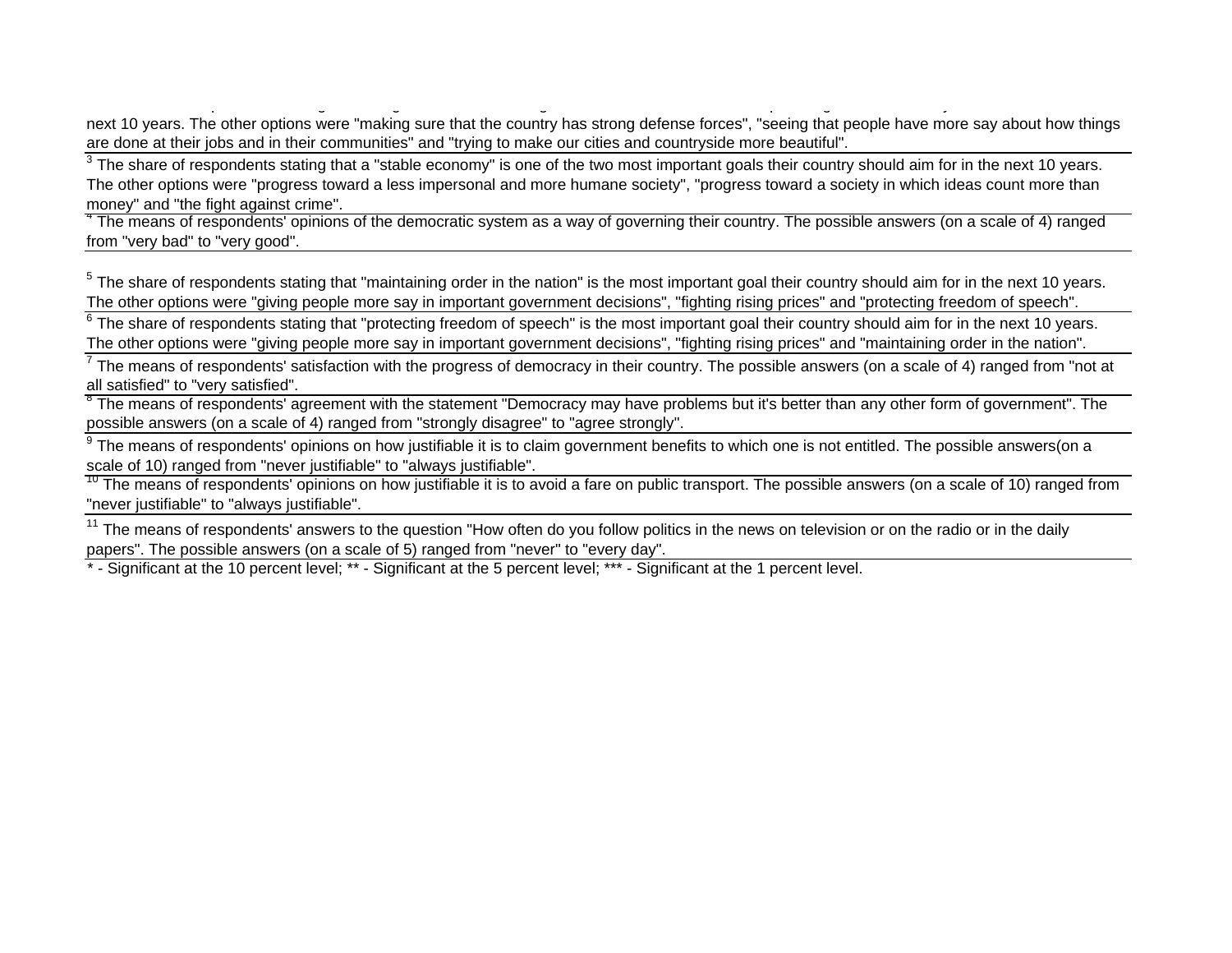**Table 2A: Differences in Attitudes and Preferences Between Citizens in New and Established Democracies<sup>1</sup>**

|                                                    | Living in              | <b>GDP</b> per        |                        |                       |                       |         | of which: in |       |
|----------------------------------------------------|------------------------|-----------------------|------------------------|-----------------------|-----------------------|---------|--------------|-------|
|                                                    | <b>New</b>             | capita                | <b>Gender</b>          |                       | <b>Income</b>         |         | new          |       |
|                                                    | <b>Democracy</b>       | $(1,000\$             | $(male = 0)$           | Age                   | level <sup>2</sup>    | N       | democracies  | $R^2$ |
| Significance of economic performance:              |                        |                       |                        |                       |                       |         |              |       |
|                                                    |                        |                       |                        |                       |                       |         |              |       |
| Growth is important <sup>3</sup>                   | $0.092***$             | $-0.028***$           | $-0.092***$            | $0.003***$            | $0.033***$            | 106,451 | 51,746       | 0.027 |
|                                                    | [0.000]                | [0.000]               | [0.000]                | [0.000]               | [0.000]               |         |              |       |
| Stable economic progress is important <sup>3</sup> | $0.315***$             | $-0.015***$           | $-0.133***$            | $0.005***$            | $0.024***$            | 108,656 | 53,125       | 0.028 |
|                                                    | [0.000]                | [0.000]               | [0.000]                | [0.000]               | [0.000]               |         |              |       |
| Attitudes toward democracy and politics:           |                        |                       |                        |                       |                       |         |              |       |
|                                                    |                        |                       |                        |                       |                       |         |              |       |
| Democracy is good                                  | $-0.098***$            | $0.009***$            | $-0.057***$            | $0.000***$            | $0.023***$            | 95,652  | 47,537       | 0.052 |
|                                                    | [0.000]                | [0.000]               | [0.000]                | [0.003]               | [0.000]               |         |              |       |
| Maintaining order is important <sup>3</sup>        | $0.253***$             | $-0.016***$           | $-0.041***$            | $0.008***$            | $0.007***$            | 153,309 | 68,467       | 0.026 |
|                                                    | [0.000]                | [0.000]               | [0.000]                | [0.000]               | [0.000]               |         |              |       |
| Freedom of speech is important <sup>3</sup>        | $-0.332***$            | $0.019***$            | $-0.073***$            | $-0.006***$           | $0.029***$            | 153,309 | 68,467       | 0.05  |
|                                                    | [0.000]                | [0.000]               | [0.000]                | [0.000]               | [0.000]               |         |              |       |
| Evaluation of democracy's progress                 | $-0.100***$            | $0.024***$            | $-0.032***$            | $-0.000**$            | $0.008***$            | 56,345  | 29,918       | 0.104 |
|                                                    | [0.000]<br>$-0.207***$ | [0.000]<br>$0.007***$ | [0.000]<br>$-0.040***$ | [0.034]<br>$0.001***$ | [0.000]<br>$0.011***$ |         |              |       |
| Superiority of democracy                           | [0.000]                | [0.000]               | [0.000]                | [0.000]               | [0.000]               | 88,397  | 46,557       | 0.046 |
| <b>Honesty and Government</b>                      |                        |                       |                        |                       |                       |         |              |       |
|                                                    |                        |                       |                        |                       |                       |         |              |       |
| Cheating to get government benefits                | $0.573***$             | $0.009***$            | $-0.122***$            | $-0.016***$           | $-0.025***$           |         |              |       |
|                                                    | [0.000]                | [0.000]               | [0.000]                | [0.000]               | [0.000]               | 150,129 | 63,971       | 0.04  |
| Avoiding fares on public transport                 | $0.566***$             | $-0.017***$           | $-0.126***$            | $-0.021***$           | $-0.018***$           |         |              |       |
|                                                    | [0.000]                | [0.000]               | [0.000]                | [0.000]               | [0.000]               | 136,216 | 60,116       | 0.071 |
| <b>Following politics on the media</b>             | $0.284***$             | $-0.008***$           | $-0.315***$            | $0.011***$            | $0.048***$            | 55,355  | 26,675       | 0.097 |
|                                                    | [0.000]                | [0.000]               | [0.000]                | [0.000]               | [0.000]               |         |              |       |

<sup>1</sup> Based on the responses of citizens' in various countries to the World Values Survey (Inglehart (2004). The detailed questions appear in Table 2. Controls also included the age composition of the country, marital status, employment status and religion (in a 7 groups distribution). The figures in the first row for each question are regression coefficients and the figures in the second row are P values.

 $2$  The income level of the individual in his country on a scale of 1-10, where 1 is the lowest level.

<sup>3</sup> Probit equations.

\* - Significant at the 10 percent level; \*\* - Significant at the 5 percent level; \*\*\* - Significant at the 1 percent level.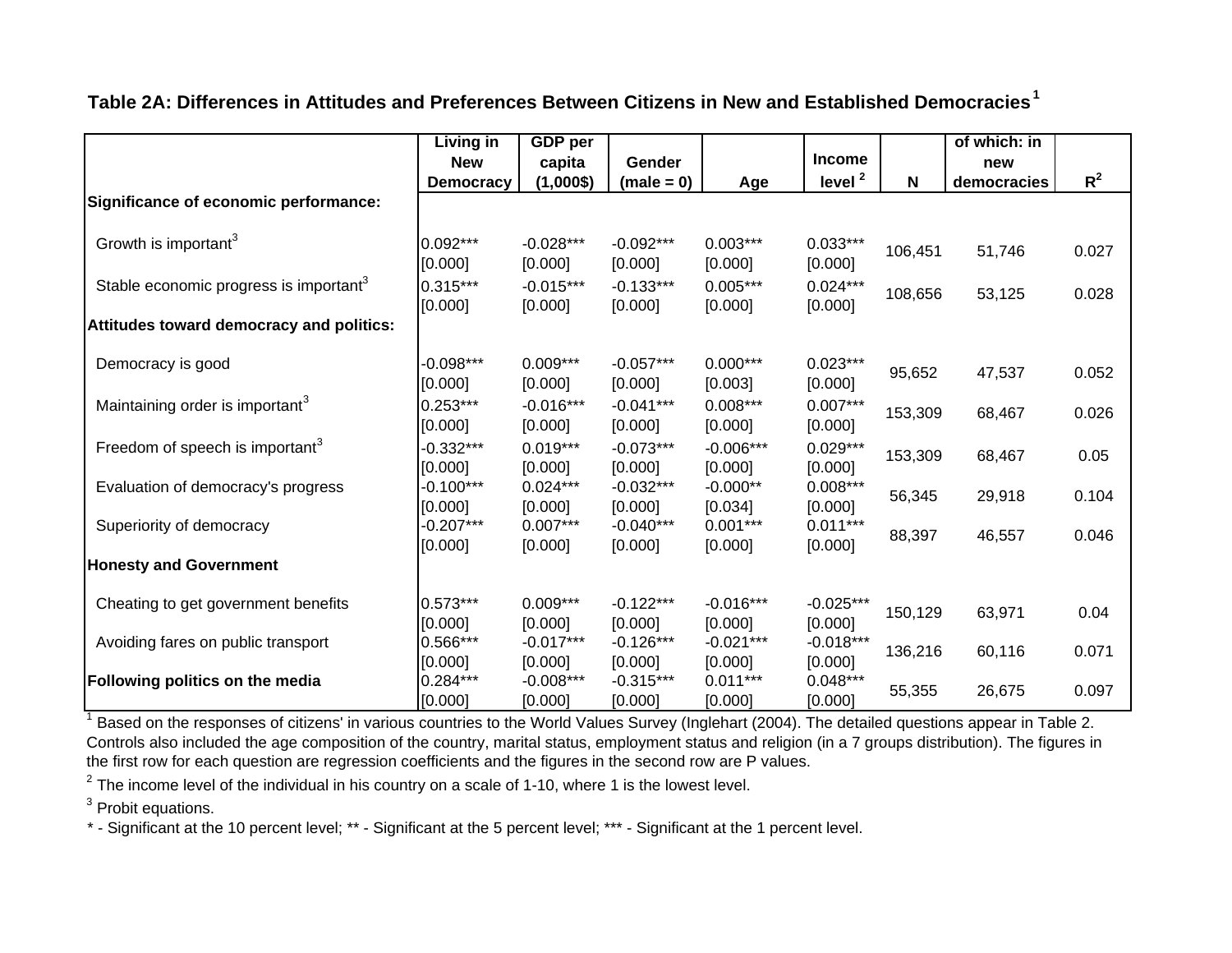|                                                   | <b>Social Expenditure</b>                                                                                              |                                                       |                                                                                      | <b>Services and Infrastructure</b>                                                          | Agriculture                                                                      |                                                                                                      | Other                                                                         |                                                                                                      |
|---------------------------------------------------|------------------------------------------------------------------------------------------------------------------------|-------------------------------------------------------|--------------------------------------------------------------------------------------|---------------------------------------------------------------------------------------------|----------------------------------------------------------------------------------|------------------------------------------------------------------------------------------------------|-------------------------------------------------------------------------------|------------------------------------------------------------------------------------------------------|
| <b>Country (Expenditure</b><br>Growth in percent) | Expenditure in the year expenditure growth<br>before the elections (out accounted for by this<br>of total expenditure) | <b>Fraction of total</b><br>election-year<br>category | <b>Expenditure in the year</b><br>before the elections (out<br>of total expenditure) | Fraction of total election-<br>year expenditure growth<br>accounted for by this<br>category | Expenditure in the year<br>before the elections<br>(out of total<br>expenditure) | <b>Fraction of total</b><br>election-year<br>expenditure growth<br>accounted for by this<br>category | Expenditure in the year<br>before the elections<br>(out of total expenditure) | <b>Fraction of total</b><br>election-year<br>expenditure growth<br>accounted for by this<br>category |
| Brazil_1989 (8.85)                                | 31.3                                                                                                                   | 37.4                                                  | 4.1                                                                                  | $-3.1$                                                                                      | 2.0                                                                              | 0.7                                                                                                  | 62.6                                                                          | 65.0                                                                                                 |
| Turkey_1977 (7.91)                                | 28.3                                                                                                                   | 24.0                                                  | 29.8                                                                                 | 26.9                                                                                        | 3.2                                                                              | 2.1                                                                                                  | 38.6                                                                          | 47.0                                                                                                 |
| Greece_1981 (3.83)                                | 51.6                                                                                                                   | 66.3                                                  | 7.2                                                                                  | 0.0                                                                                         | 5.3                                                                              | 14.5                                                                                                 | 36.0                                                                          | 19.2                                                                                                 |
| Bolivia_1993 (3.76)                               | 37.5                                                                                                                   | 57.0                                                  | 12.4                                                                                 | 26.0                                                                                        | 1.8                                                                              | 1.4                                                                                                  | 48.3                                                                          | 15.6                                                                                                 |
| Turkey_1991 (3.62)                                | 26.3                                                                                                                   | 12.1                                                  | 12.9                                                                                 | 17.1                                                                                        | 2.0                                                                              | 2.0                                                                                                  | 58.7                                                                          | 68.8                                                                                                 |
| Hungary_2002 (3.56)                               | 42.7                                                                                                                   | 30.1                                                  | 2.2                                                                                  | 83.9                                                                                        | 4.0                                                                              | 10.3                                                                                                 | 51.1                                                                          | $-24.2$                                                                                              |
| Cyprus_1973 (3.47)                                | 35.8                                                                                                                   | 20.8                                                  | 11.1                                                                                 | $-5.2$                                                                                      | 14.8                                                                             | 62.1                                                                                                 | 38.3                                                                          | 22.2                                                                                                 |
| Estonia_1995 (3.15)                               | 59.6                                                                                                                   | $-1.8$                                                | 7.1                                                                                  | 2.4                                                                                         | 1.6                                                                              | 58.7                                                                                                 | 31.7                                                                          | 40.7                                                                                                 |
| Spain_1982 (3.08)                                 | 68.8                                                                                                                   | 104.7                                                 | 3.4                                                                                  | 9.6                                                                                         | 3.3                                                                              | 1.5                                                                                                  | 24.4                                                                          | $-15.8$                                                                                              |
| Ethiopia_1999 (2.67)                              | 26.3                                                                                                                   | $-22.6$                                               | 12.0                                                                                 | 10.5                                                                                        | 8.1                                                                              | 42.9                                                                                                 | 53.5                                                                          | 69.2                                                                                                 |
| Jamaica_1976 (2.59)                               | 39.4                                                                                                                   | 44.8                                                  | 10.0                                                                                 | 4.2                                                                                         | 6.3                                                                              | 24.3                                                                                                 | 44.4                                                                          | 26.7                                                                                                 |
| Cyprus_1983 (2.46)                                | 41.8                                                                                                                   | 14.4                                                  | 4.7                                                                                  | 24.1                                                                                        | 14.4                                                                             | 26.6                                                                                                 | 39.1                                                                          | 35.0                                                                                                 |
| Mongolia_1997 (2.44)                              | 31.9                                                                                                                   | 39.1                                                  | 8.8                                                                                  | $-4.4$                                                                                      | 2.2                                                                              | 3.0                                                                                                  | 57.2                                                                          | 62.2                                                                                                 |
| Brazil_1998 (2.29)                                | 57.5                                                                                                                   | 89.7                                                  | 1.7                                                                                  | 0.2                                                                                         | 2.6                                                                              | 1.6                                                                                                  | 38.2                                                                          | 8.4                                                                                                  |
| Uruguay_1994 (1.96)                               | 73.6                                                                                                                   | 65.6                                                  | 4.3                                                                                  | 3.9                                                                                         | 1.1                                                                              | 1.2                                                                                                  | 21.0                                                                          | 29.3                                                                                                 |
| Fiji_1977 (1.90)                                  | 37.9                                                                                                                   | 73.2                                                  | 17.2                                                                                 | 0.3                                                                                         | 8.0                                                                              | 3.0                                                                                                  | 36.9                                                                          | 23.5                                                                                                 |
| Argentina_1999 (1.59)                             | 60.8                                                                                                                   | 38.8                                                  | 4.6                                                                                  | $-4.1$                                                                                      | 0.9                                                                              | $-1.2$                                                                                               | 33.6                                                                          | 66.5                                                                                                 |
| Nepal_1995 (1.53)                                 | 24.1                                                                                                                   | 8.5                                                   | 13.3                                                                                 | 16.4                                                                                        | 11.0                                                                             | $-4.5$                                                                                               | 51.6                                                                          | 79.6                                                                                                 |
| Spain_1979 (1.50)                                 | 67.9                                                                                                                   | 83.9                                                  | 3.2                                                                                  | 10.9                                                                                        | 3.6                                                                              | $-5.9$                                                                                               | 25.3                                                                          | 11.1                                                                                                 |
| Fiji_1982 (1.42)                                  | 31.6                                                                                                                   | 52.3                                                  | 26.3                                                                                 | 1.2                                                                                         | 6.5                                                                              | 0.2                                                                                                  | 35.5                                                                          | 46.2                                                                                                 |
| Average                                           | 43.7                                                                                                                   | 41.9                                                  | 9.8                                                                                  | 11.0                                                                                        | 5.1                                                                              | 12.2                                                                                                 | 41.3                                                                          | 34.8                                                                                                 |

## **Table 3: The composition of Expenditure increase in Election years**

**Social Expenditure:** Education, Health, Social Security & Welfare, Housing & Community Amenities

**Services and Infrastructure:** Economic Services: Fuel & Energy, Trasportation & Communication

**Agriculture:** Economic Services: Agriculture, Forestry, Fishing, Hunting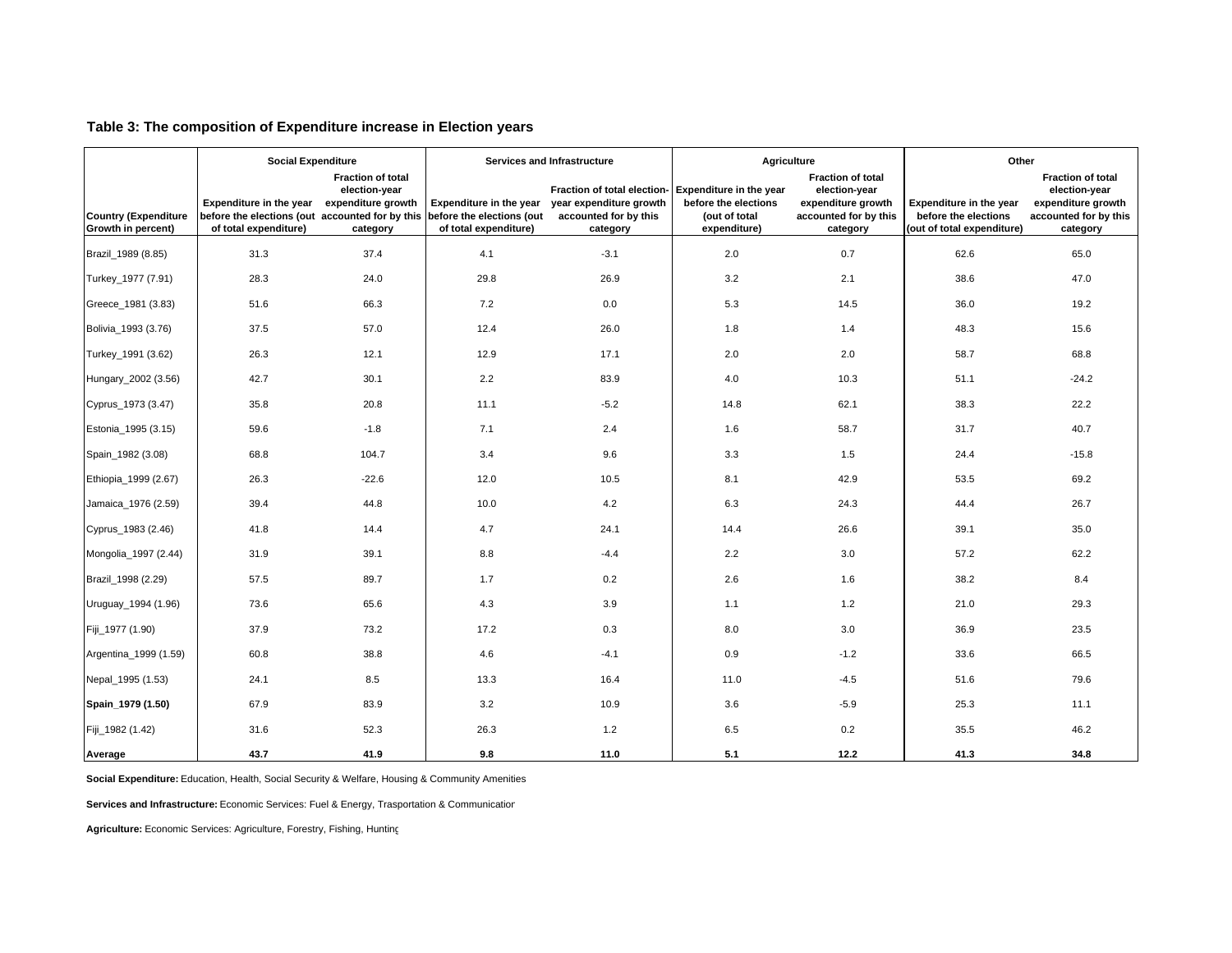|                 | Table 4: Main Developments Before the Elections in the New Democracies with the Largest Expenditure Expansions before the Elections                                                                                                                                                                                                                                                                                                               |
|-----------------|---------------------------------------------------------------------------------------------------------------------------------------------------------------------------------------------------------------------------------------------------------------------------------------------------------------------------------------------------------------------------------------------------------------------------------------------------|
| Brazil_1989**   | Hyperinflation. A new constitution in 1988 which decentralized power to local governments and reduced resources of the central<br>government. Accusations of corruption.                                                                                                                                                                                                                                                                          |
| Turkey_1977*    | Economic crisis and terror lead to a threat of a military coup (which occurred in 1980). High inflation and unemployment rising to over<br>20 percent.                                                                                                                                                                                                                                                                                            |
| Greece_1981**   | Pressure due to the poor economic performance after democratization that reflected developments in the global economy. This came<br>after strong performance before democratization.                                                                                                                                                                                                                                                              |
| Bolivia_1993**  | Labor strikes and hunger strikes against privatization and demands for wage increases.                                                                                                                                                                                                                                                                                                                                                            |
| Turkey_1991**   | The Gulf war, Kurdish migration and the possibility of a victory (which materialized) of the Muslim party, created a political crisis. Part<br>of the increase in expenditures, though, is related to the direct transportation cost due to the embargo on Iraq.                                                                                                                                                                                  |
| Hungary_2002    | The increase reflected an ambitious program of housing subsidies, due to social pressures, and infrastructure.                                                                                                                                                                                                                                                                                                                                    |
| Cyprus_1973*    | Greek -Turkish clashes and a conflict among the Greeks due to claims that the government is too accommodating towards demands<br>of the Turkish population. A coup took place in the following year.                                                                                                                                                                                                                                              |
| Estonia_1995    | A return of agricultural subsidies after years of cuts, reflecting a victory of the rural party in the March elections. Substantial cost of 6<br>programs for the rural Russian-speaking population.                                                                                                                                                                                                                                              |
| Spain_1982*     | The elections took place after the failed coup in 1981. Deep economic crisis with surging unemployment. Expenditures rose through<br>expansionary wage agreements and transfers. Unemployment particularly was perceived as evidence that democracy failed.                                                                                                                                                                                       |
| Ethiopia_1999*  | War with Eritrea and drought required large defense expenditures and agricultural subsidies.                                                                                                                                                                                                                                                                                                                                                      |
| Jamaica_1976*   | A bloody struggle between the Prime Minister's supporters and the labor party. Political violence reached a new peak in January<br>(compared to previous years) and remained high until the December elections. Emergency rule was declared and 500 opposition<br>members were arrested without trial for a substantial period. The economy was in a crisis with inflation and unemployment rising, and<br>the US tried to topple the government. |
| Cyprus_1983***  | Declaration of independence by the Turkish part. Expenditures emphasized roads and agriculture.                                                                                                                                                                                                                                                                                                                                                   |
| Mongolia_1997** | Political crisis with a government from one party and a president from the other. High inflation continuing from the first half of the<br>1990s. Declining copper prices required a cut in fiscal spending but the privatization of urban housing required a reform that would<br>allow the rural population to benefit from the social system.                                                                                                   |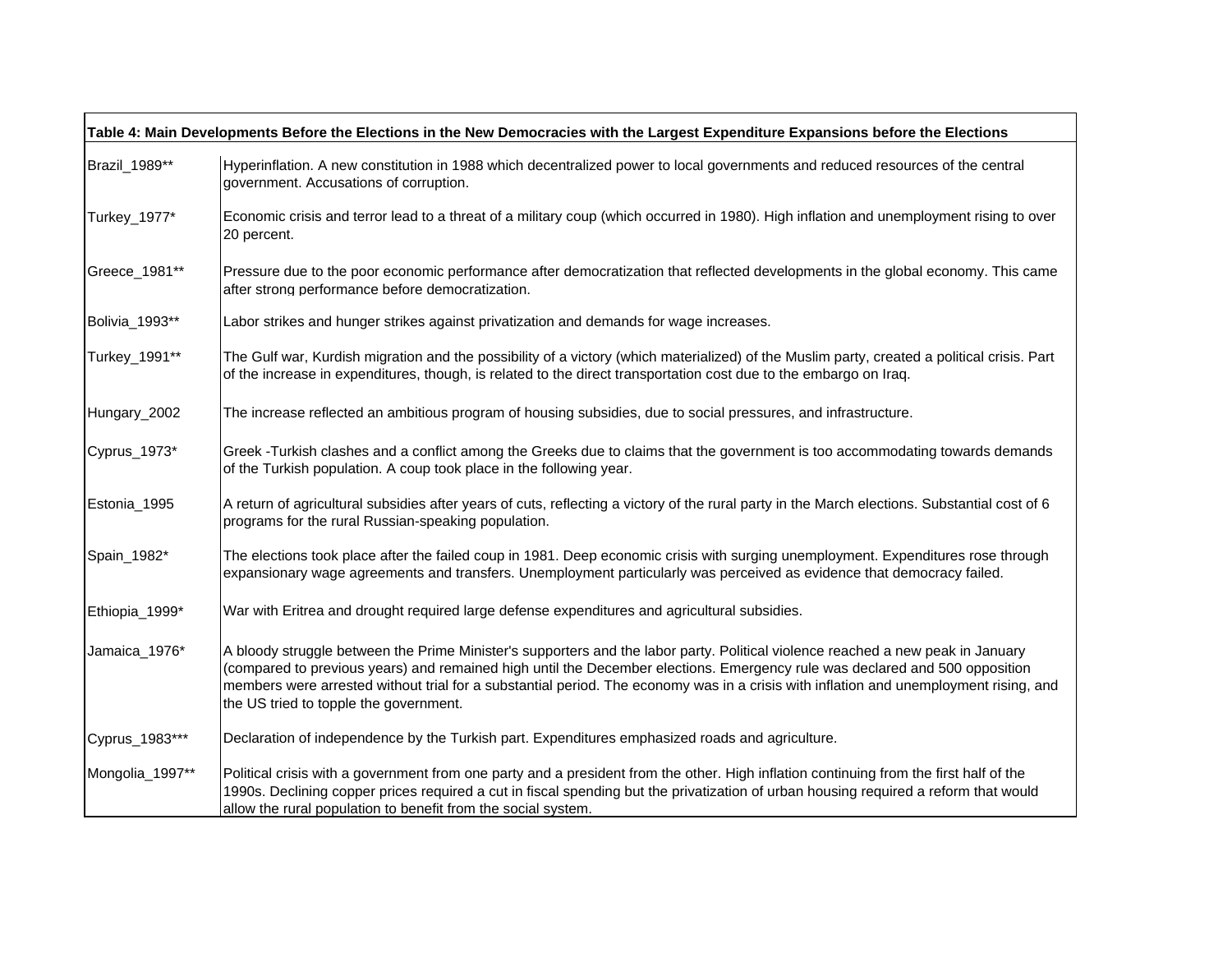| Brazil_1998    | A rise in social security allowances and pensions due to early retirement from the public sector.                                                                                                                                                                                                                             |
|----------------|-------------------------------------------------------------------------------------------------------------------------------------------------------------------------------------------------------------------------------------------------------------------------------------------------------------------------------|
| Uruguay_1994   | The elections focused on social and pension reforms that were rejected by the public in a referendum. The fear from a victory of the<br>left and consequent military response was in the background.                                                                                                                          |
| Fiji_1977**    | Two campaigns in the same year against the background of a conflict between native Fijians and the Indian population. A split of the<br>Fijian vote was responsible for the need to repeat the elections. Expenditures were raised on education and transfer payments to calm<br>the Eastern Fijians.                         |
| Argentina 1999 | Rising social security and interest expenditures. Menem lost the election after years of dominance.                                                                                                                                                                                                                           |
| Nepal_1995*    | Communists won after a pressure of demonstrations, but new elections were called and the Maoist party was banned from<br>participation. This triggered a military and political crisis that resulted in later years in temporary suspensions of democracy.                                                                    |
| Spain_1979**   | Poor economic performance - after the good years before democracy. The UCD did not dissolve, despite differences in opinion, in<br>order to preserve democracy. The army was perceived a threat to democracy in light of agreements with the Basques and the<br>permission to the communists to participate in the elections. |
| Fiji_1982*     | Rising tension between nationalist Fijians from the richer west and the traditional East. An economic crisis due to falling commodity<br>prices raised tensions on income distribution issues and hostility against the Indian population.                                                                                    |

\*-Immediate threat to democracy. \*\*- Serious political crisis. \*\*\*- External threat.